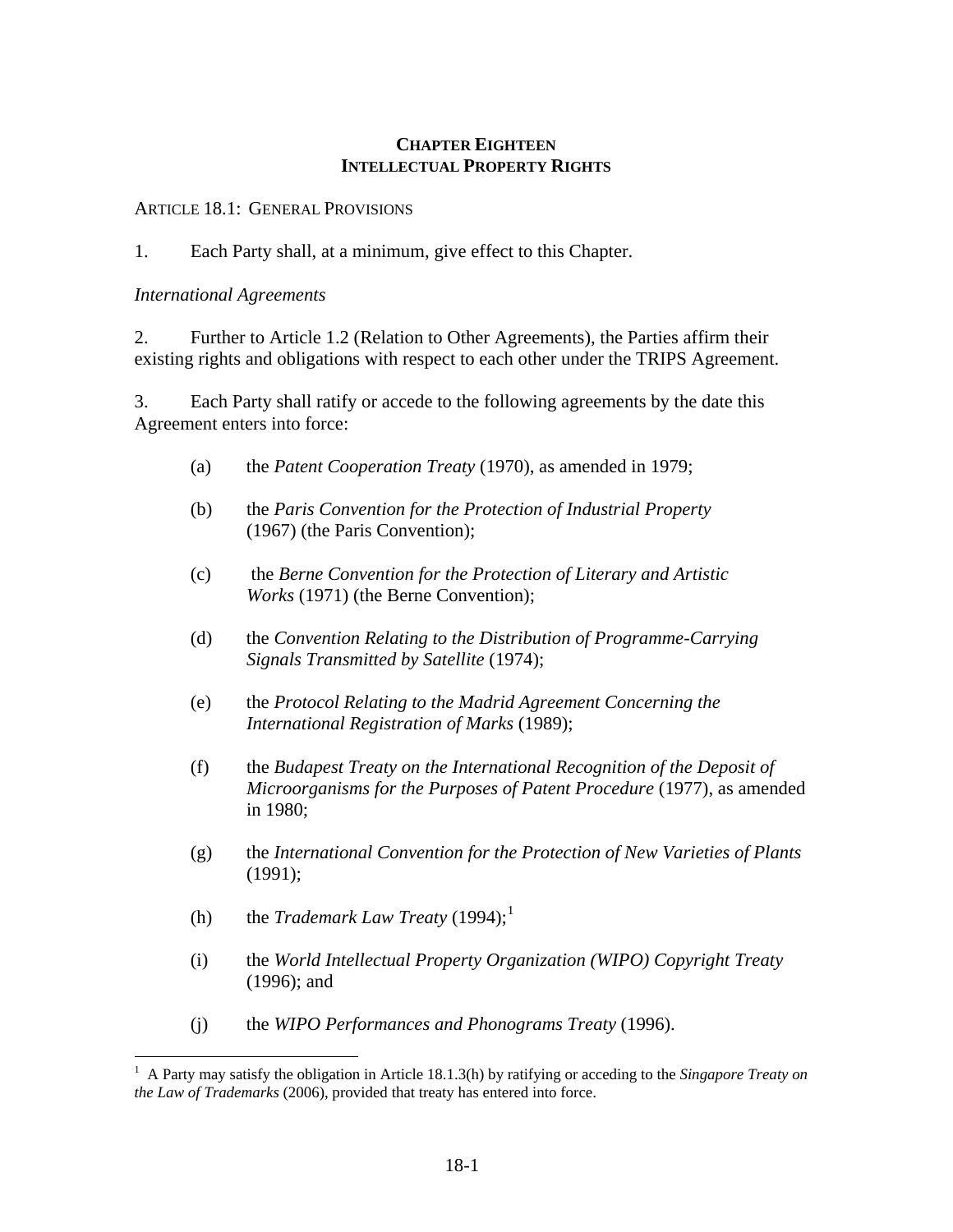4. Each Party shall make all reasonable efforts to ratify or accede to the following agreements:

- (a) the *Patent Law Treaty* (2000);
- (b) the *Hague Agreement Concerning the International Registration of Industrial Designs* (1999); and
- (c) the *Singapore Treaty on the Law of Trademarks* (2006).

## *More Extensive Protection and Enforcement*

5. A Party may provide more extensive protection for, and enforcement of, intellectual property rights under its law than this Chapter requires, provided that the more extensive protection does not contravene this Chapter.

## *National Treatment*

6. In respect of all categories of intellectual property covered in this Chapter, each Party shall accord to nationals<sup>[2](#page-1-0)</sup> of the other Party treatment no less favorable than it  $accords$  to its own nationals with regard to the protection<sup>[3](#page-1-1)</sup> and enjoyment of such intellectual property rights and any benefits derived from such rights. With respect to secondary uses of phonograms by means of analog communications, analog free over-theair radio broadcasting, and analog free over-the-air television broadcasting, however, a Party may limit the rights of performers and producers of phonograms of the other Party to the rights its persons are accorded in the territory of the other Party.

7. A Party may derogate from paragraph 6 in relation to its judicial and administrative procedures, including requiring a national of the other Party to designate an address for service of process in its territory, or to appoint an agent in its territory, provided that such derogation is:

(a) necessary to secure compliance with laws and regulations that are not inconsistent with this Chapter; and

<span id="page-1-0"></span> $\overline{a}$ <sup>2</sup> For purposes of paragraphs 6 and 7 and Articles 18.2.14(a), and 18.6.1, a "national" of a Party shall include, in respect of the relevant right, any person (as defined in Article 1.4 (Definitions)), of that Party that would meet the criteria for eligibility for protection of that right provided for in the agreements listed in paragraph 3 and the TRIPS Agreement.

<span id="page-1-1"></span> $3$  For purposes of paragraph 6, "protection" includes: (1) matters affecting the availability, acquisition, scope, maintenance, and enforcement of intellectual property rights as well as matters affecting the use of intellectual property rights specifically covered by this Chapter; and (2) the prohibition on circumvention of effective technological measures set out in Article 18.4.7 and the rights and obligations concerning rights management information set out in Article 18.4.8.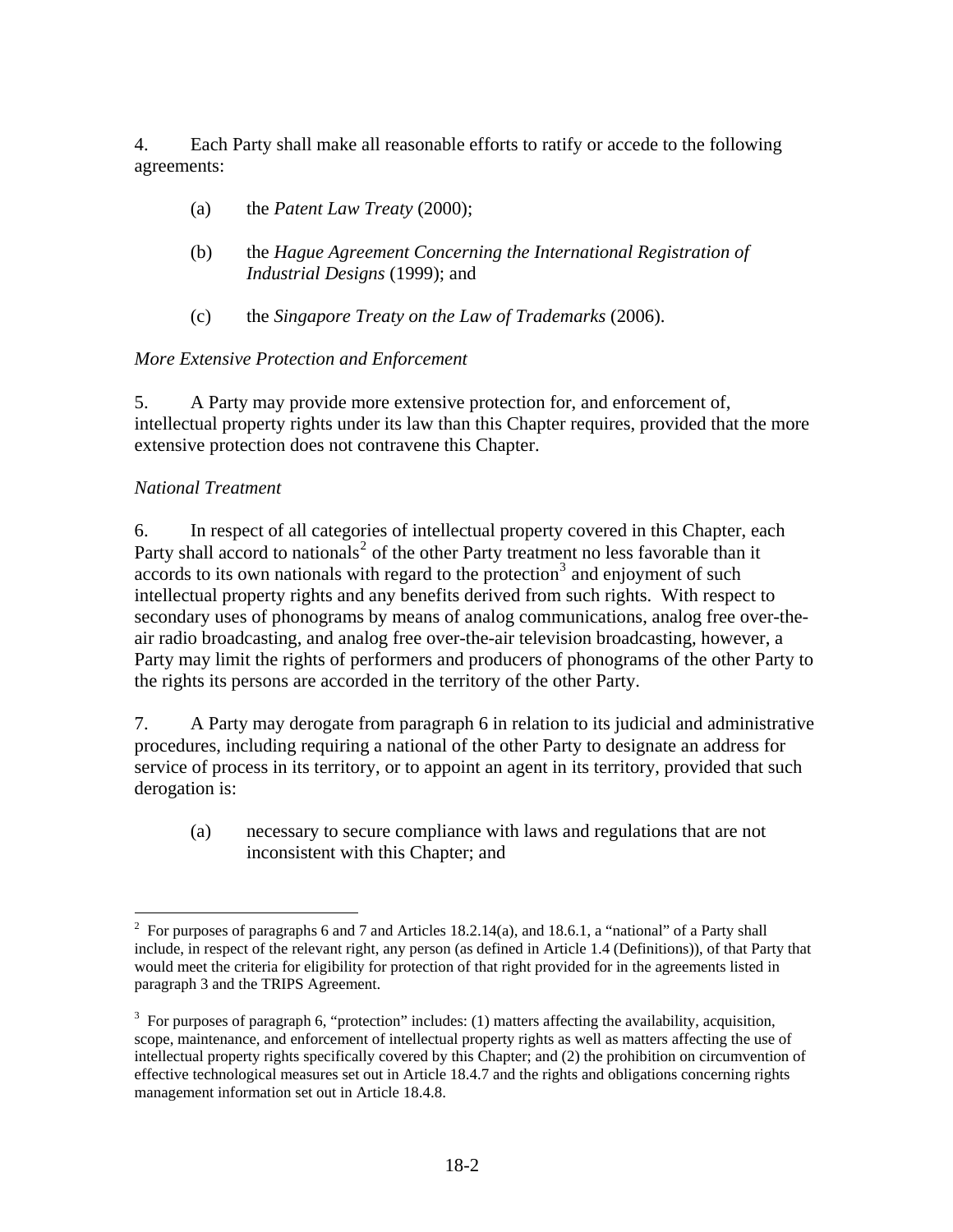(b) not applied in a manner that would constitute a disguised restriction on trade*.* 

8. Paragraph 6 does not apply to procedures provided in multilateral agreements to which either Party is a party concluded under the auspices of the WIPO in relation to the acquisition or maintenance of intellectual property rights*.* 

# *Application of Agreement to Existing Subject Matter and Prior Acts*

9. Except as it provides otherwise, including in Article 18.4.5, this Chapter gives rise to obligations in respect of all subject matter existing at the date this Agreement enters into force that is protected on that date in the territory of the Party where protection is claimed, or that meets or comes subsequently to meet the criteria for protection under this Chapter.

10. Except as otherwise provided in this Chapter, including in Article 18.4.5, a Party shall not be required to restore protection to subject matter that on the date this Agreement enters into force has fallen into the public domain in the territory of the Party where the protection is claimed.

11. This Chapter does not give rise to obligations in respect of acts that occurred before the date this Agreement enters into force.

# *Transparency*

12. Further to Article 21.1 (Publication), and with the object of making the protection and enforcement of intellectual property rights transparent, each Party shall ensure that all laws, regulations, and procedures concerning the protection or enforcement of intellectual property rights are in writing and are published, $4\overline{)}$  $4\overline{)}$  or where publication is not practicable made publicly available, in its national language in such a manner as to enable governments and right holders to become acquainted with them.

# ARTICLE 18.2: TRADEMARKS INCLUDING GEOGRAPHICAL INDICATIONS

1. Neither Party may require, as a condition of registration, that signs be visually perceptible, nor may either Party deny registration of a trademark solely on the grounds that the sign of which it is composed is a sound or scent.

2. Each Party shall provide that trademarks shall include certification marks. Each Party shall also provide that geographical indications are eligible for protection as trademarks.<sup>[5](#page-2-1)</sup>

<span id="page-2-0"></span> $\overline{a}$ <sup>4</sup> For greater certainty, a Party may satisfy the requirement in paragraph 12 to publish a law, regulation, or procedure by making it available to the public on the Internet.

<span id="page-2-1"></span><sup>5</sup> For purposes of this Chapter, **geographical indications** means indications that identify a good as originating in the territory of a Party, or a region or locality in that territory, where a given quality, reputation, or other characteristic of the good is essentially attributable to its geographical origin. Any sign (such as words, including geographical and personal names, as well as letters, numerals, figurative elements,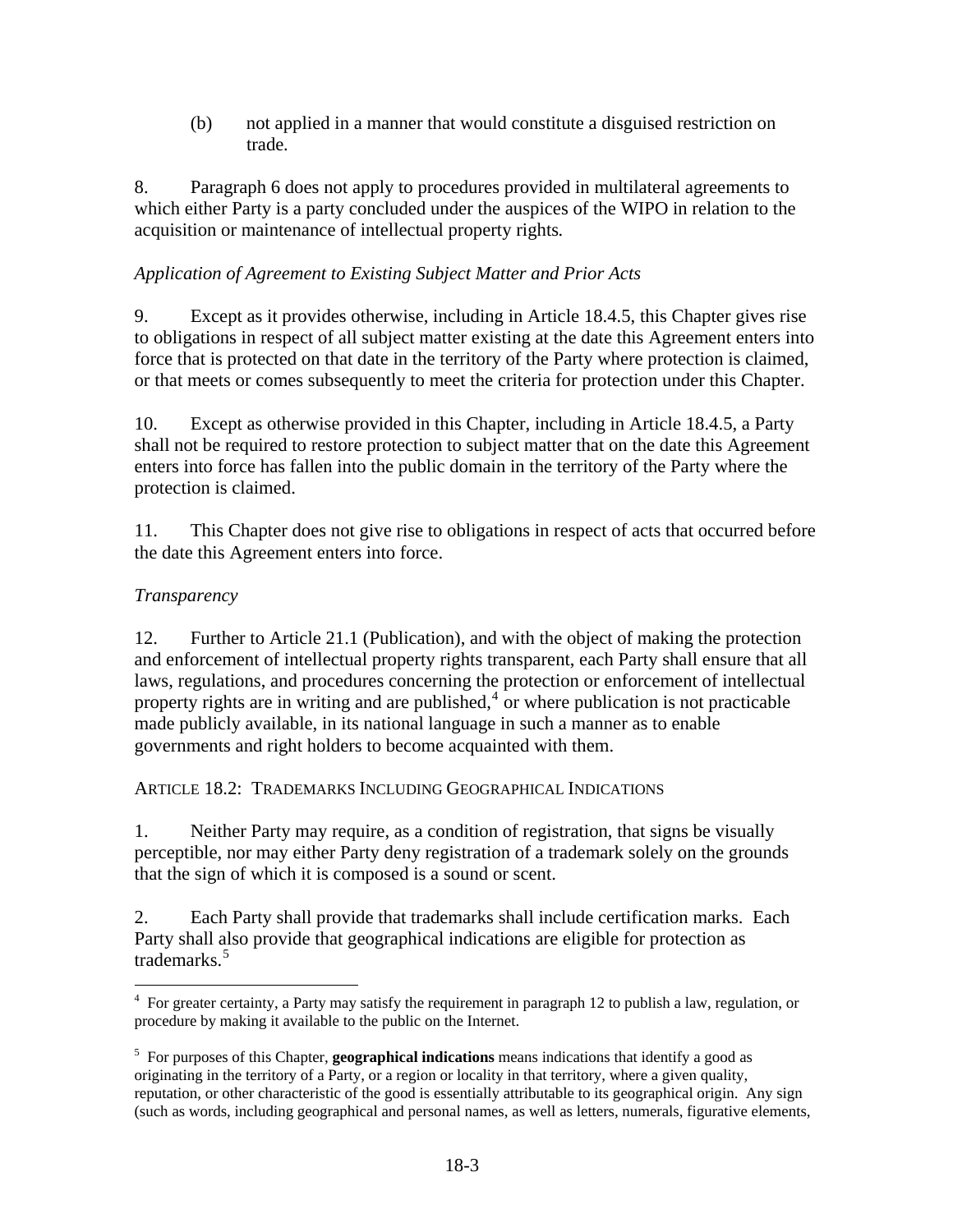3. Each Party shall ensure that its measures mandating the use of the term customary in common language as the common name for a good or service (common name), including, *inter alia*, requirements concerning the relative size, placement or style of use of the trademark in relation to the common name, do not impair the use or effectiveness of trademarks used in relation to such good or service.

4. Each Party shall provide that the owner of a registered trademark shall have the exclusive right to prevent all third parties not having the owner's consent from using in the course of trade identical or similar signs, including geographical indications, at least for goods or services that are identical or similar to those goods or services in respect of which the owner's trademark is registered, where such use would result in a likelihood of confusion. In the case of the use of an identical sign, including a geographical indication, for identical goods or services, a likelihood of confusion shall be presumed.

5. Each Party may provide limited exceptions to the rights conferred by a trademark, such as fair use of descriptive terms, provided that such exceptions take account of the legitimate interests of the owner of the trademark and of third parties.

6. Neither Party may require, as a condition for determining that a mark is a wellknown mark, that the mark has been registered in the territory of that Party or in another jurisdiction. Additionally, neither Party may deny remedies or relief with respect to wellknown marks solely because of the lack of:

- (a) a registration;
- (b) inclusion on a list of well-known marks; or
- (c) prior recognition of the mark as well-known.

7. Article 6*bis* of the Paris Convention shall apply, *mutatis mutandis*, to goods or services that are not identical or similar to those identified by a well-known trademark,<sup>[6](#page-3-0)</sup> whether registered or not, provided that use of that trademark in relation to those goods or services would indicate a connection between those goods or services and the owner of the trademark, and provided that the interests of the owner of the trademark are likely to be damaged by such use.

8. Each Party shall provide for appropriate measures to refuse or cancel the registration and prohibit the use of a trademark or geographical indication that is identical or similar to a well-known trademark, for related goods or services, if the use of that

<span id="page-3-0"></span><sup>6</sup> For purposes of determining whether a mark is well-known, neither Party may require that the reputation of the trademark extend beyond the sector of the public that normally deals with the relevant goods or services.

and colors, including single colors) or combination of signs, in any form whatsoever, shall be eligible to be a geographical indication. "Originating" in this Chapter does not have the meaning ascribed to that term in Article 1.4 (Definitions).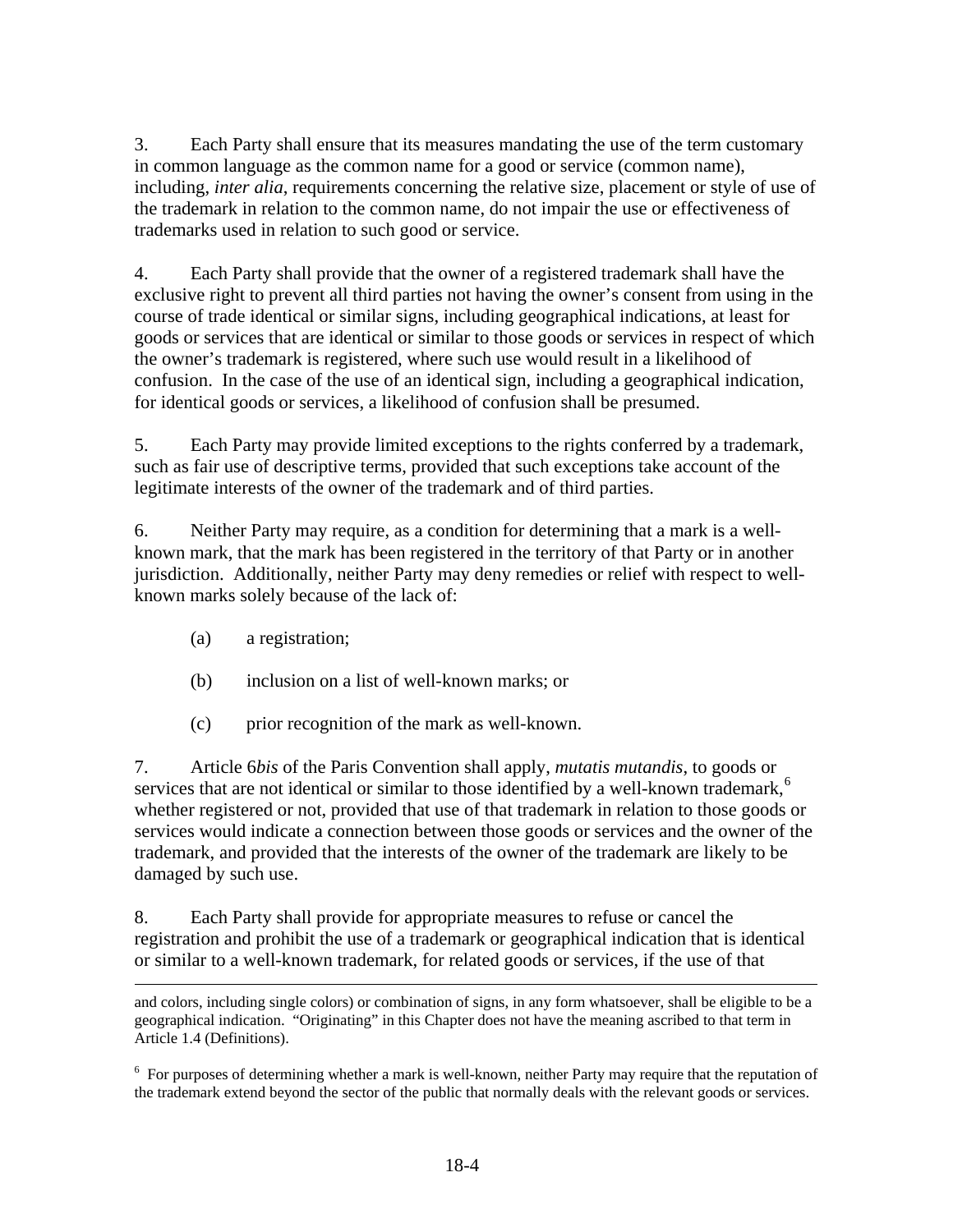trademark or geographical indication is likely to cause confusion, or to cause mistake, or to deceive or risk associating the trademark or geographical indication with the owner of the well-known trademark, or constitutes unfair exploitation of the reputation of the wellknown trademark.

9. Each Party shall provide a system for the registration of trademarks, which shall include:

- (a) a requirement to provide to the applicant a communication in writing, which may be provided electronically, of the reasons for a refusal to register a trademark;
- (b) an opportunity for the applicant to respond to communications from the trademark authorities, to contest an initial refusal, and to appeal judicially a final refusal to register;
- (c) an opportunity for interested parties to oppose a trademark application and to seek cancellation of a trademark after it has been registered; and
- (d) a requirement that decisions in opposition and cancellation proceedings be reasoned and in writing. Written decisions may be provided electronically.
- 10. Each Party shall provide a:
	- (a) system for the electronic application for, and electronic processing, registering, and maintenance of, trademarks; and
	- (b) publicly available electronic database, including an online database, of trademark applications and registrations.
- 11. Each Party shall provide that:
	- (a) each registration and publication that concerns a trademark application or registration and that indicates goods or services shall indicate the goods or services by their names, grouped according to the classes of the classification established by the *Nice Agreement Concerning the International Classification of Goods and Services for the Purposes of the Registration of Marks* (1979), as revised and amended (Nice Classification); and
	- (b) goods or services may not be considered as being similar to each other solely on the ground that, in any registration or publication, they appear in the same class of the Nice Classification. Conversely, each Party shall provide that goods or services may not be considered as being dissimilar from each other solely on the ground that, in any registration or publication, they appear in different classes of the Nice Classification.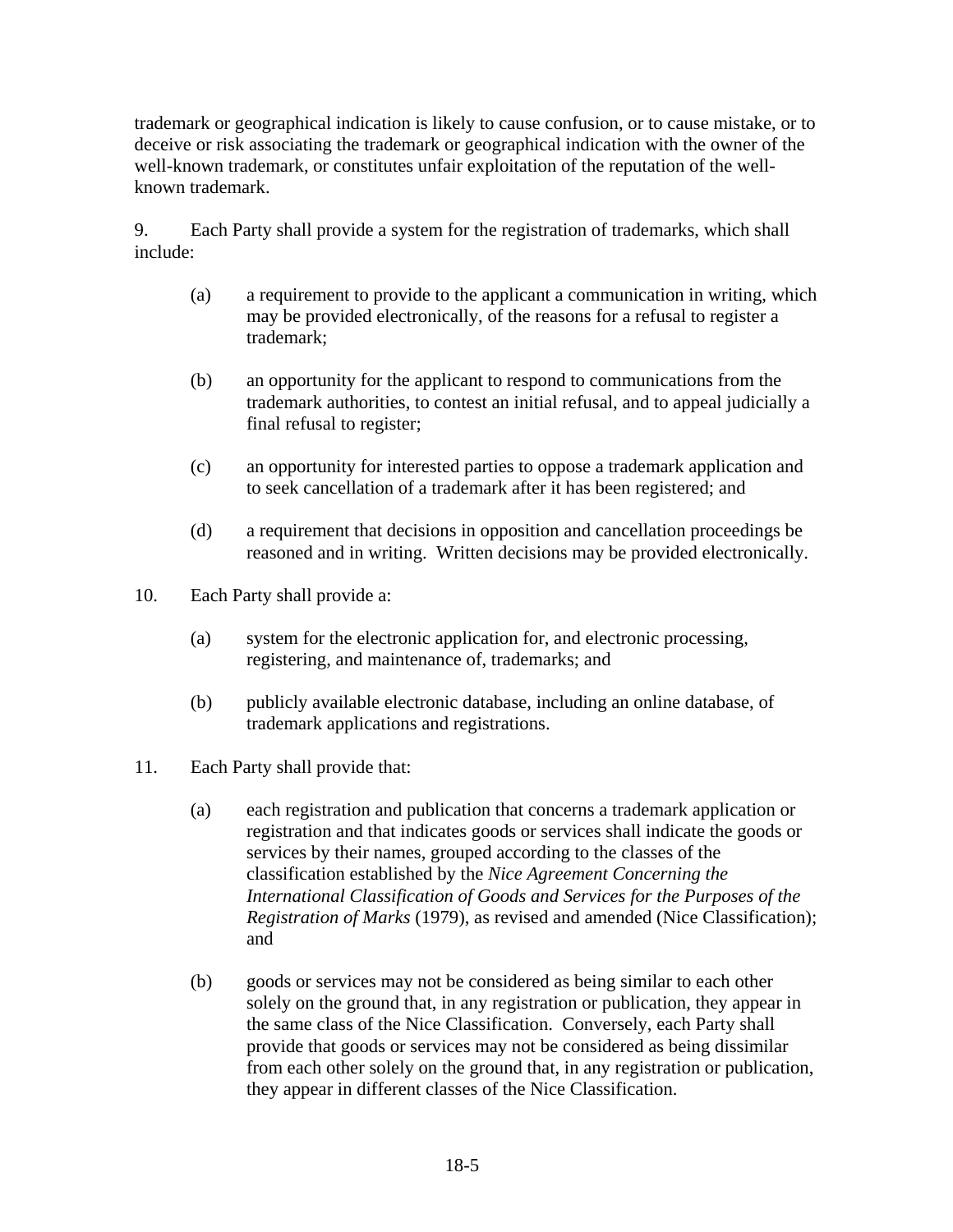12. Each Party shall provide that initial registration and each renewal of registration of a trademark shall be for a term of no less than ten years.

13. Neither Party may require recordation of trademark licenses to establish the validity of the license, to assert any rights in a trademark, or for other purposes.

14. If a Party provides the means to apply for protection or petition for recognition of geographical indications, through a system of protection of trademarks or otherwise, it shall, with respect to such applications and petitions (as relevant to the means chosen by the Party):

- (a) accept those applications and petitions without requiring intercession by a Party on behalf of its nationals;
- (b) process those applications and petitions with a minimum of formalities;
- (c) ensure that its regulations governing filing of those applications and petitions are readily available to the public and set out clearly the procedures for these actions;
- (d) make available contact information sufficient to allow the general public to obtain guidance concerning the procedures for filing applications and petitions and the processing of those applications and petitions in general; and to allow applicants, petitioners, or their representatives to ascertain the status of, and to obtain procedural guidance concerning, specific applications and petitions; and
- (e) ensure that applications and petitions for geographical indications are published for opposition, and provide procedures for opposing geographical indications that are the subject of applications or petitions. Each Party shall also provide procedures to cancel a registration resulting from an application or a petition.
- 15. (a) Each Party shall provide that each of the following shall be grounds for refusing protection or recognition of, and for opposition and cancellation of, a geographical indication:
	- (i) the geographical indication is likely to cause confusion with a trademark that is the subject of a good faith pending application or registration in the Party's territory and that has a priority date that predates the protection or recognition of the geographical indication in that territory;
	- (ii) the geographical indication is likely to cause confusion with a trademark, the rights to which have been acquired in the Party's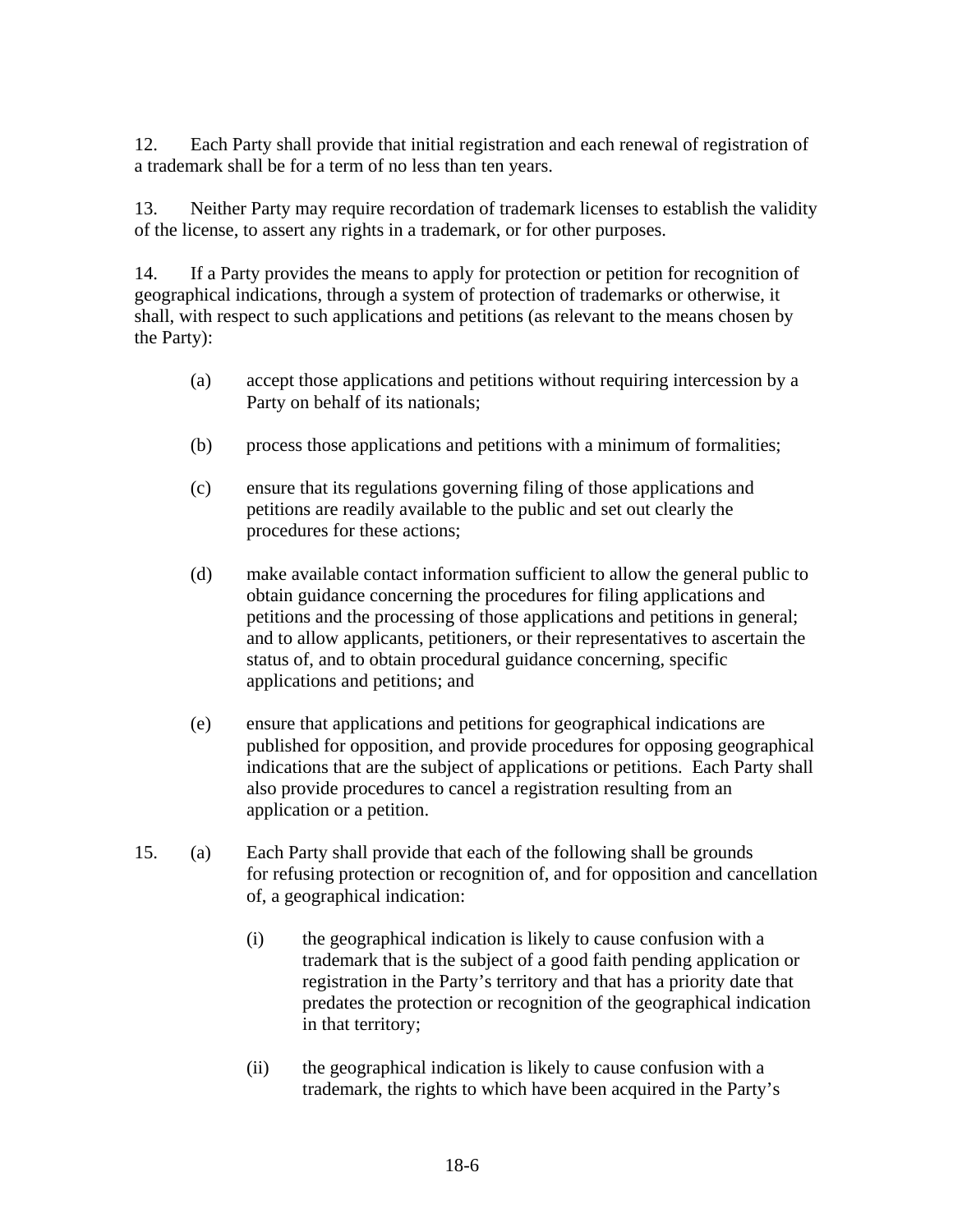territory through use in good faith, that has a priority date that predates the protection or recognition of the geographical indication in that territory; and

- (iii) the geographical indication is likely to cause confusion with a trademark that has become well known in the Party's territory and that has a priority date that predates the protection or recognition of the geographical indication in that territory.
- (b) For purposes of subparagraph (a), the date of protection of the geographical indication in a Party's territory shall be:
	- (i) in the case of protection or recognition provided as a result of an application or petition, the date of the application or petition; and
	- (ii) in the case of protection or recognition provided through other means, the date of protection or recognition under the Party's laws.

ARTICLE 18.3: DOMAIN NAMES ON THE INTERNET

1. In order to address the problem of trademark cyber-piracy, each Party shall require that the management of its country-code top-level domain (ccTLD) provide an appropriate procedure for the settlement of disputes, based on the principles established in the Uniform Domain-Name Dispute-Resolution Policy.

2. Each Party shall require that the management of its ccTLD provide online public access to a reliable and accurate database of contact information concerning domain-name registrants.

# ARTICLE 18.4: COPYRIGHT AND RELATED RIGHTS

1. Each Party shall provide<sup>[7](#page-6-0)</sup> that authors, performers, and producers of phonograms<sup>[8](#page-6-1)</sup> have the right to authorize or prohibit<sup>[9](#page-6-2)</sup> all reproductions of their works, performances,  $10$ 

<span id="page-6-0"></span><sup>&</sup>lt;sup>7</sup> The Parties reaffirm that it is a matter for each Party's law to prescribe that works and phonograms shall not be protected by copyright unless they have been fixed in some material form.

<span id="page-6-1"></span><sup>&</sup>lt;sup>8</sup> "Authors," "performers," and "producers of phonograms" in this Chapter refer also to any successors in title.

<span id="page-6-2"></span><sup>&</sup>lt;sup>9</sup> With respect to copyrights and related rights, the "right to authorize or prohibit" for purposes of this Chapter refers to exclusive rights.

<span id="page-6-3"></span><sup>10</sup> With respect to copyright and related rights, a **performance** for purposes of this Chapter means a performance fixed in a phonogram unless otherwise specified.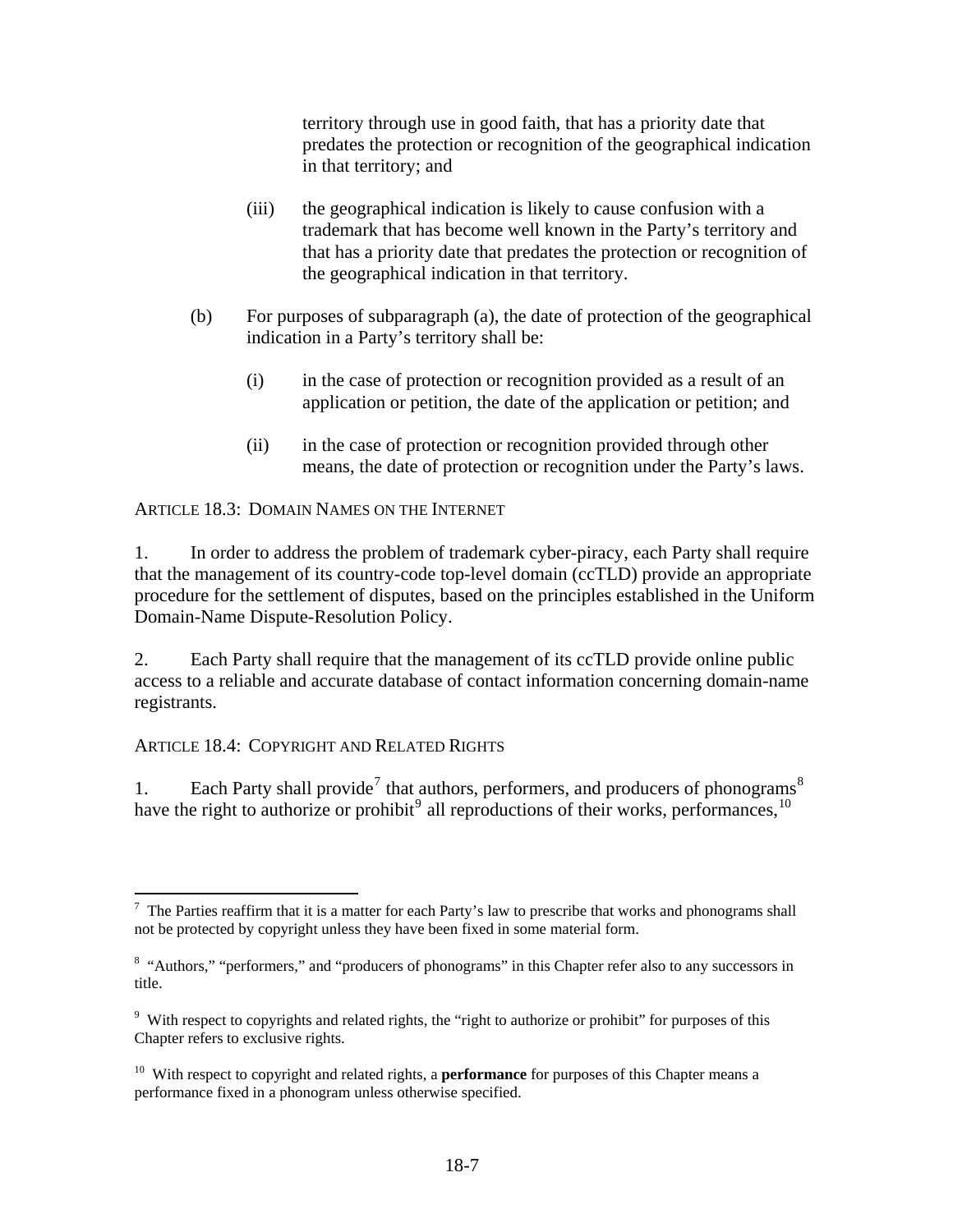and phonograms, in any manner or form, permanent or temporary (including temporary storage in electronic form). $^{11}$  $^{11}$  $^{11}$ 

2. Each Party shall provide to authors, performers, and producers of phonograms the right to authorize or prohibit the making available to the public of the original and copies<sup>[12](#page-7-1)</sup> of their works, performances, and phonograms through sale or other transfer of ownership.

3. In order to ensure that no hierarchy is established between rights of authors, on the one hand, and rights of performers and producers of phonograms, on the other hand, each Party shall provide that in cases where authorization is needed from both the author of a work embodied in a phonogram and a performer or producer owning rights in the phonogram, the need for the authorization of the author does not cease to exist because the authorization of the performer or producer is also required. Likewise, each Party shall provide that in cases where authorization is needed from both the author of a work embodied in a phonogram and a performer or producer owning rights in the phonogram, the need for the authorization of the performer or producer does not cease to exist because the authorization of the author is also required*.* 

4. Each Party shall provide that, where the term of protection of a work (including a photographic work), performance, or phonogram is to be calculated:

- (a) on the basis of the life of a natural person, the term shall be not less than the life of the author and 70 years after the author's death; and
- (b) on a basis other than the life of a natural person, the term shall be:
	- (i) not less than 70 years from the end of the calendar year of the first authorized publication of the work, performance, or phonogram; or
	- (ii) failing such authorized publication within 25 years from the creation of the work, performance, or phonogram, not less than 70 years from the end of the calendar year of the creation of the work, performance, or phonogram.

5. Each Party shall apply Article 18 of the Berne Convention and Article 14.6 of the TRIPS Agreement, *mutatis mutandis*, to the subject matter, rights, and obligations in this Article and Articles 18.5 and 18.6.

<span id="page-7-0"></span><sup>&</sup>lt;sup>11</sup> Each Party shall confine limitations or exceptions to the rights described in paragraph 1 to certain special cases that do not conflict with a normal exploitation of the work, performance, or phonogram, and do not unreasonably prejudice the legitimate interests of the right holder. For greater certainty, each Party may adopt or maintain limitations or exceptions to the rights described in paragraph 1 for fair use, as long as any such limitation or exception is confined as stated in the previous sentence.

<span id="page-7-1"></span><sup>&</sup>lt;sup>12</sup> As used in paragraph 2, "copies" and "original and copies", being subject to the right of distribution in this paragraph, refer exclusively to fixed copies that can be put into circulation as tangible objects.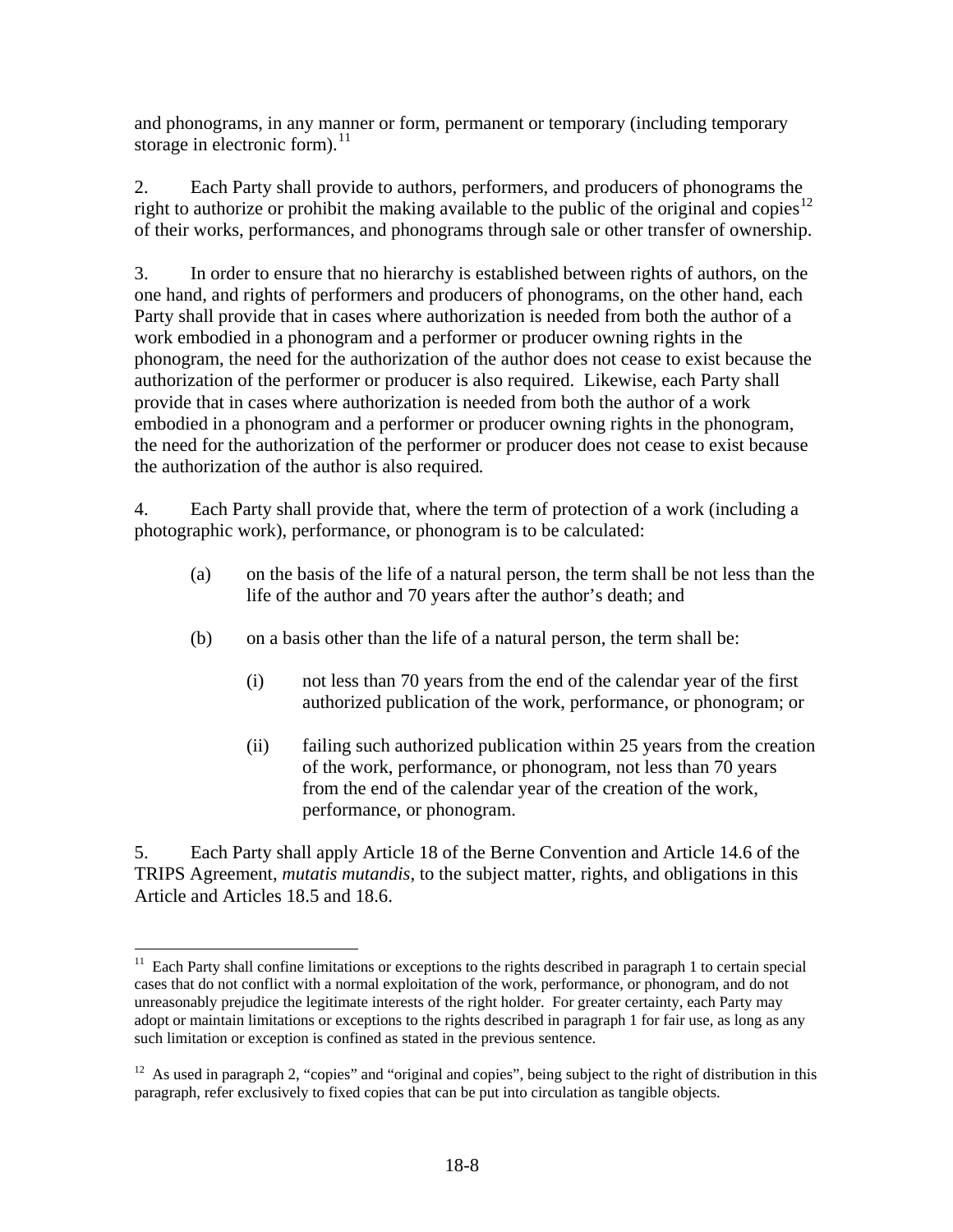6. Each Party shall provide that for copyright and related rights, any person acquiring or holding any economic right in a work, performance, or phonogram:

- (a) may freely and separately transfer that right by contract; and
- (b) by virtue of a contract, including contracts of employment underlying the creation of works, performances, and phonograms, shall be able to exercise that right in that person's own name and enjoy fully the benefits derived from that right.
- 7. (a) In order to provide adequate legal protection and effective legal remedies against the circumvention of effective technological measures that authors, performers, and producers of phonograms use in connection with the exercise of their rights and that restrict unauthorized acts in respect of their works, performances, and phonograms, each Party shall provide that any person who:
	- (i) knowingly, or having reasonable grounds to know, circumvents without authority any effective technological measure that controls access to a protected work, performance, phonogram, or other subject matter; or
	- (ii) manufactures, imports, distributes, offers to the public, provides, or otherwise traffics in devices, products, or components, or offers to the public or provides services, that:
		- (A) are promoted, advertised, or marketed by that person, or by another person acting in concert with, and with the knowledge of, that person, for the purpose of circumvention of any effective technological measure;
		- (B) have only a limited commercially significant purpose or use other than to circumvent any effective technological measure; or
		- (C) are primarily designed, produced, or performed for the purpose of enabling or facilitating the circumvention of any effective technological measure,

shall be liable and subject to the remedies set out in Article  $18.10.13^{13}$  $18.10.13^{13}$  $18.10.13^{13}$ Each Party shall provide for criminal procedures and penalties to be applied

<span id="page-8-0"></span>In addition, each Party shall provide that any person who, unknowingly and without reasonable grounds to know, circumvents without authority any effective technological measure that controls access to a protected work, performance, phonogram, or other subject matter shall be liable and subject at least to the remedies set out in subparagraphs (a), (c), and (d) of Article 18.10.13.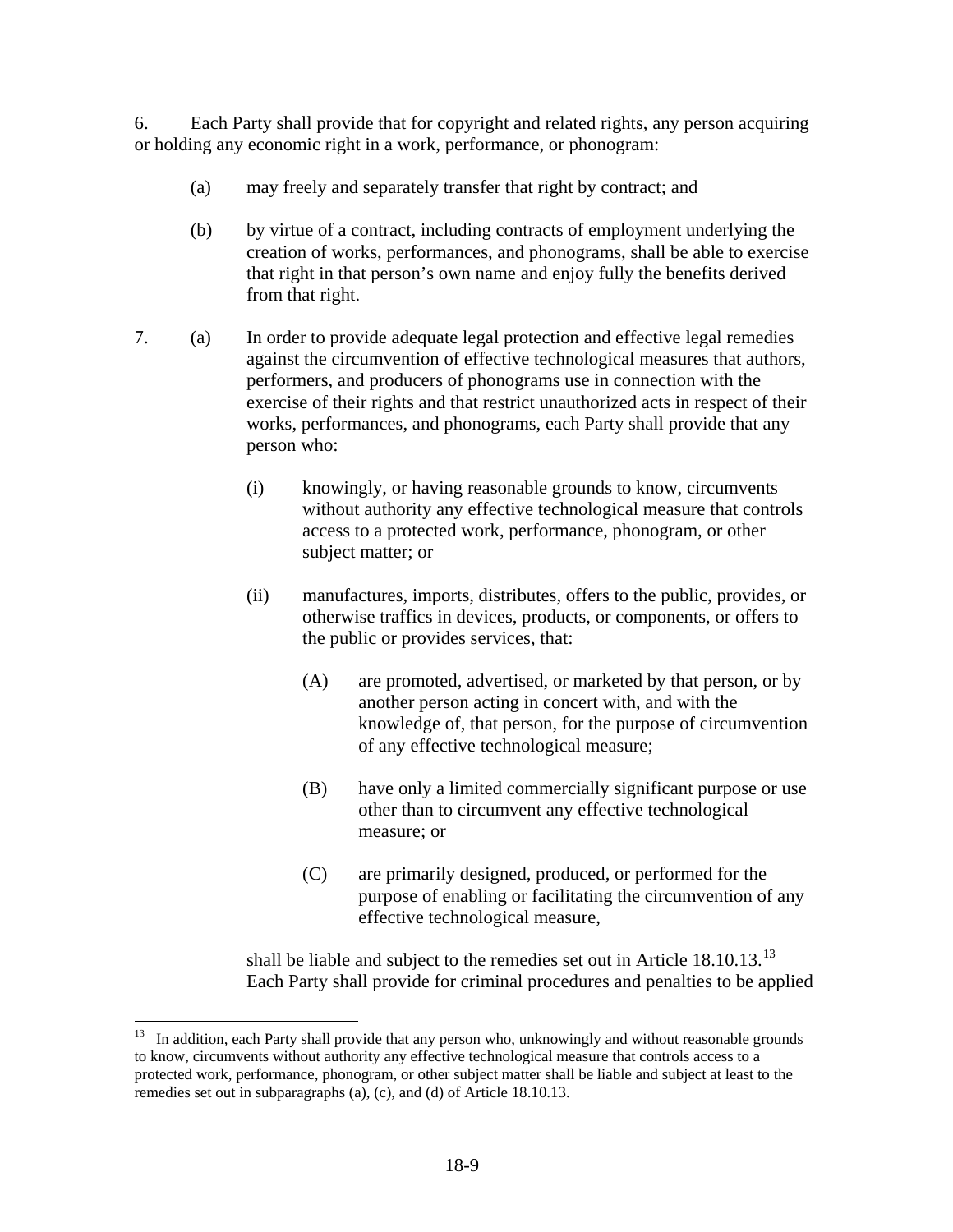when any person, other than a nonprofit library, archive, educational institution, or public noncommercial broadcasting entity, is found to have engaged willfully and for purposes of commercial advantage or private financial gain in any of the foregoing activities. Such criminal procedures and penalties shall include the application to such activities of the remedies and authorities listed in subparagraphs (a), (b), and (e) of Article 18.10.27 as applicable to infringements, *mutatis mutandis*.

- (b) In implementing subparagraph (a), neither Party shall be obligated to require that the design of, or the design and selection of parts and components for, a consumer electronics, telecommunications, or computing product provide for a response to any particular technological measure, so long as the product does not otherwise violate any measures implementing subparagraph (a).
- (c) Each Party shall provide that a violation of a measure implementing this paragraph is a separate cause of action, independent of any infringement that might occur under the Party's law on copyright and related rights.
- (d) Each Party shall confine exceptions and limitations to measures implementing subparagraph (a) to the following activities, which shall be applied to relevant measures in accordance with subparagraph  $(e)$ :<sup>[14](#page-9-0)</sup>
	- (i) noninfringing reverse engineering activities with regard to a lawfully obtained copy of a computer program, carried out in good faith with respect to particular elements of that computer program that have not been readily available to the person engaged in those activities, for the sole purpose of achieving interoperability of an independently created computer program with other programs;
	- (ii) noninfringing good faith activities, carried out by an appropriately qualified researcher who has lawfully obtained a copy, unfixed performance, or display of a work, performance, or phonogram and who has made a good faith effort to obtain authorization for such activities, to the extent necessary for the sole purpose of research consisting of identifying and analyzing flaws and vulnerabilities of technologies for scrambling and descrambling of information;
	- (iii) the inclusion of a component or part for the sole purpose of preventing the access of minors to inappropriate online content in a

<span id="page-9-0"></span><sup>&</sup>lt;sup>14</sup> Either Party may request consultations with the other Party to consider how to address, under subparagraph (d), activities of a similar nature that a Party identifies after the date this Agreement enters into force.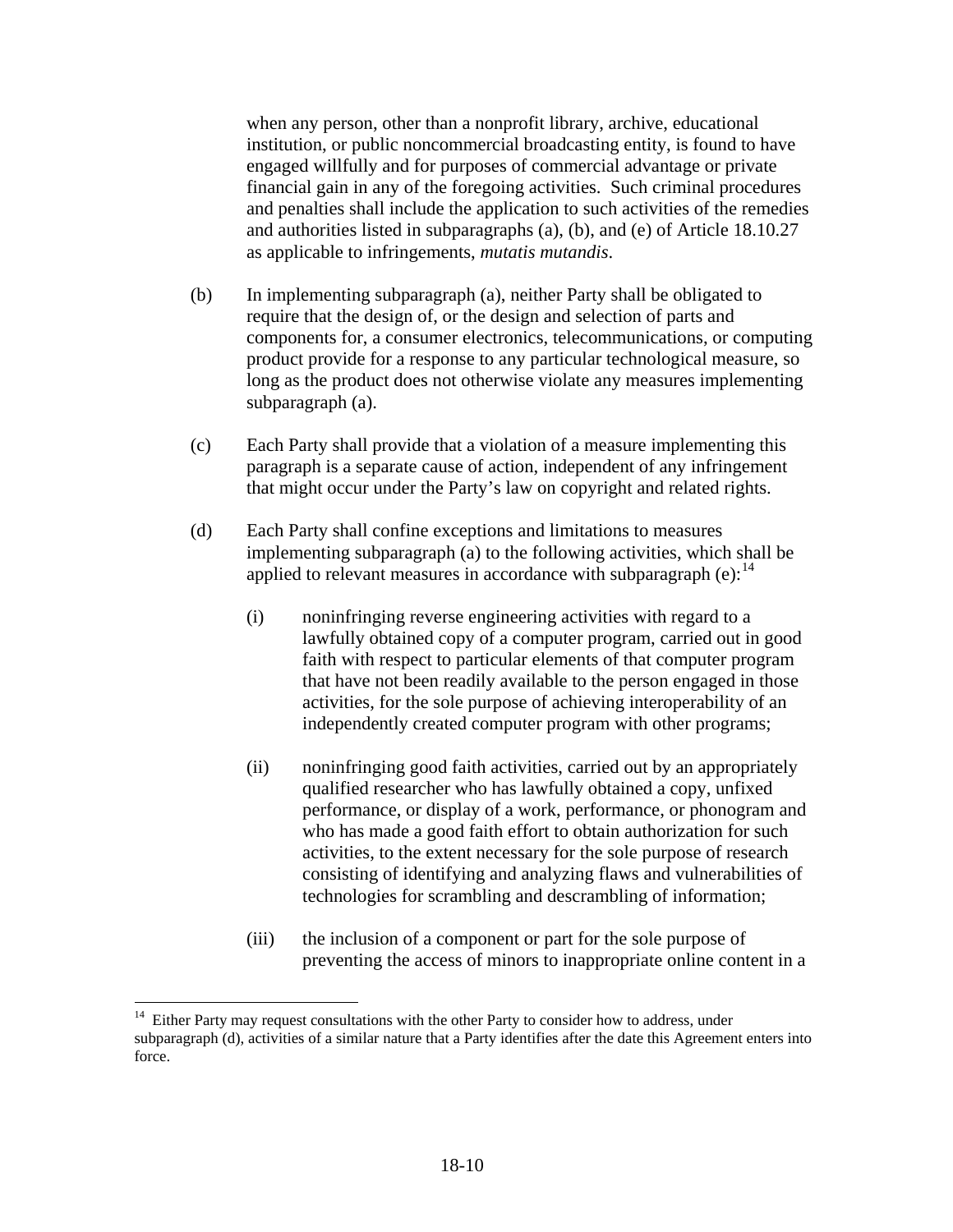technology, product, service, or device that itself is not prohibited under the measures implementing subparagraph (a)(ii);

- (iv) noninfringing good faith activities that are authorized by the owner of a computer, computer system, or computer network for the sole purpose of testing, investigating, or correcting the security of that computer, computer system, or computer network;
- (v) noninfringing activities for the sole purpose of identifying and disabling a capability to carry out undisclosed collection or dissemination of personally identifying information reflecting the online activities of a natural person in a way that has no other effect on the ability of any person to gain access to any work;
- (vi) lawfully authorized activities carried out by government employees, agents, or contractors for the purpose of law enforcement, intelligence, essential security, or similar governmental purposes;
- (vii) access by a nonprofit library, archive, or educational institution to a work, performance, or phonogram not otherwise available to it, for the sole purpose of making acquisition decisions; and
- (viii) noninfringing uses of a work, performance, or phonogram in a particular class of works, performances, or phonograms when an actual or likely adverse impact on those noninfringing uses is demonstrated in a legislative or administrative proceeding by substantial evidence, provided that any limitation or exception adopted in reliance on this clause shall have effect for a renewable period of not more than three years from the date the proceeding concludes.
- (e) The exceptions and limitations to measures implementing subparagraph (a) for the activities set forth in subparagraph (d) may only be applied as follows, and only to the extent that they do not impair the adequacy of legal protection or the effectiveness of legal remedies against the circumvention of effective technological measures:
	- (i) Measures implementing subparagraph (a)(i) may be subject to exceptions and limitations with respect to each activity set forth in subparagraph (d).
	- (ii) Measures implementing subparagraph (a)(ii), as they apply to effective technological measures that control access to a work, performance, or phonogram, may be subject to exceptions and limitations with respect to activities set forth in subparagraph (d)(i),  $(ii), (iii), (iv), and (vi).$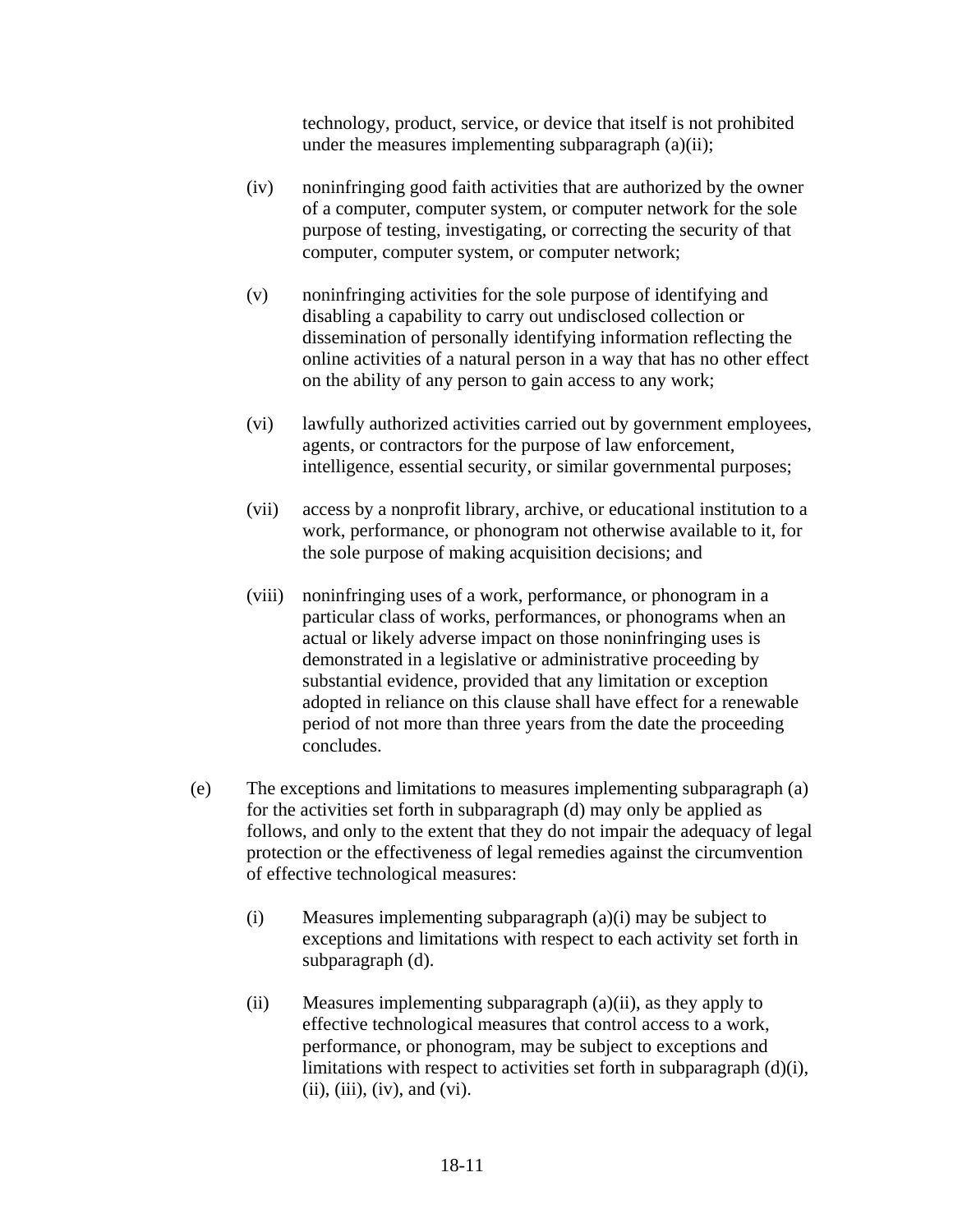- (iii) Measures implementing subparagraph (a)(ii), as they apply to effective technological measures that protect any copyright or any rights related to copyright, may be subject to exceptions and limitations with respect to activities set forth in subparagraph  $(d)(i)$ and (vi).
- (f) **Effective technological measure** means any technology, device, or component that, in the normal course of its operation, controls access to a protected work, performance, phonogram, or other protected subject matter, or protects any copyright or any rights related to copyright.

8. In order to provide adequate and effective legal remedies to protect rights management information:

- (a) Each Party shall provide that any person who without authority, and knowing, or, with respect to civil remedies, having reasonable grounds to know, that it would induce, enable, facilitate, or conceal an infringement of any copyright or related right,
	- (i) knowingly removes or alters any rights management information;
	- (ii) distributes or imports for distribution rights management information knowing that the rights management information has been removed or altered without authority; or
	- (iii) distributes, imports for distribution, broadcasts, communicates or makes available to the public copies of works, performances, or phonograms, knowing that rights management information has been removed or altered without authority,

shall be liable and subject to the remedies set out in Article 18.10.13. Each Party shall provide for criminal procedures and penalties to be applied when any person, other than a nonprofit library, archive, educational institution, or public noncommercial broadcasting entity, is found to have engaged willfully and for purposes of commercial advantage or private financial gain in any of the foregoing activities. These criminal procedures and penalties shall include the application to such activities of the remedies and authorities listed in subparagraphs (a), (b), and (e) of Article 18.10.27 as applicable to infringements, *mutatis mutandis*.

(b) Each Party shall confine exceptions and limitations to measures implementing subparagraph (a) to lawfully authorized activities carried out by government employees, agents, or contractors for the purpose of law enforcement, intelligence, essential security, or similar governmental purposes.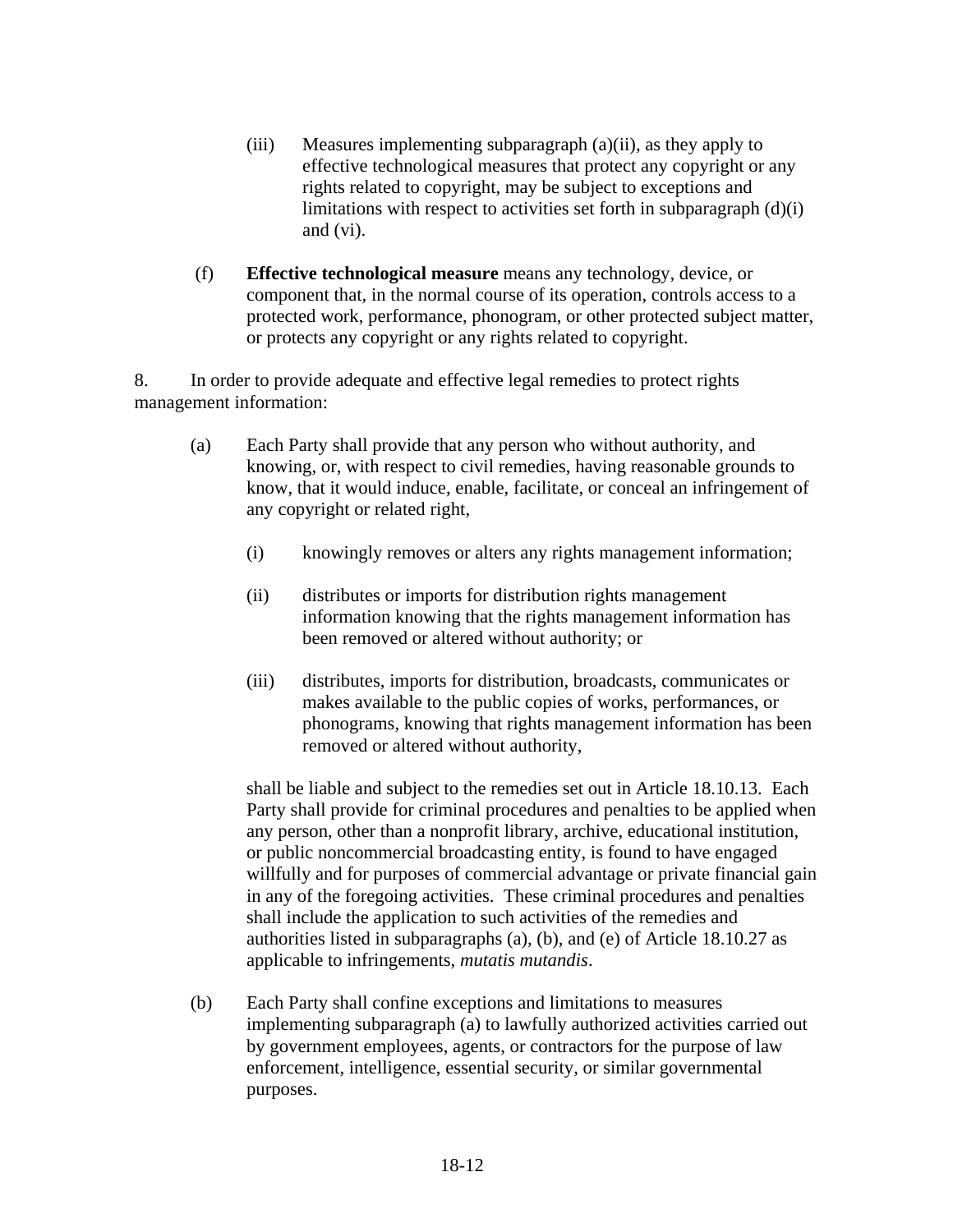### (c) **Rights management information** means:

- (i) information that identifies a work, performance, or phonogram; the author of the work, the performer of the performance, or the producer of the phonogram; or the owner of any right in the work, performance, or phonogram;
- (ii) information about the terms and conditions of the use of the work, performance, or phonogram; or
- (iii) any numbers or codes that represent such information,

when any of these items is attached to a copy of the work, performance, or phonogram or appears in connection with the communication or making available of a work, performance, or phonogram to the public.

(d) For greater certainty, nothing in this paragraph shall be construed to obligate a Party to require the owner of any right in the work, performance, or phonogram to attach rights management information to copies of the work, performance, or phonogram, or to cause rights management information to appear in connection with a communication of the work, performance, or phonogram to the public.

9. Each Party shall provide appropriate laws, orders, regulations, government-issued guidelines, or administrative or executive decrees providing that its central government agencies not use infringing computer software and other materials protected by copyright or related rights and only use computer software and other materials protected by copyright or related rights as authorized by the relevant license. These measures shall provide for the regulation of the acquisition and management of software and other materials for government use that are protected by copyright or related rights.

- 10. (a) With respect to this Article and Articles 18.5 and 18.6, each Party shall confine limitations or exceptions to exclusive rights to certain special cases that do not conflict with a normal exploitation of the work, performance, or phonogram, and do not unreasonably prejudice the legitimate interests of the right holder.
	- (b) Notwithstanding subparagraph (a) and Article 18.6.3(b), neither Party may permit the retransmission of television signals (whether terrestrial, cable, or satellite) on the Internet without the authorization of the right holder or right holders of the content of the signal and, if any, of the signal.<sup>[15](#page-12-0)</sup>

<span id="page-12-0"></span><sup>&</sup>lt;sup>15</sup> For purposes of subparagraph (b) and for greater certainty, retransmission within a Party's territory over a closed, defined, subscriber network that is not accessible from outside the Party's territory does not constitute retransmission on the Internet.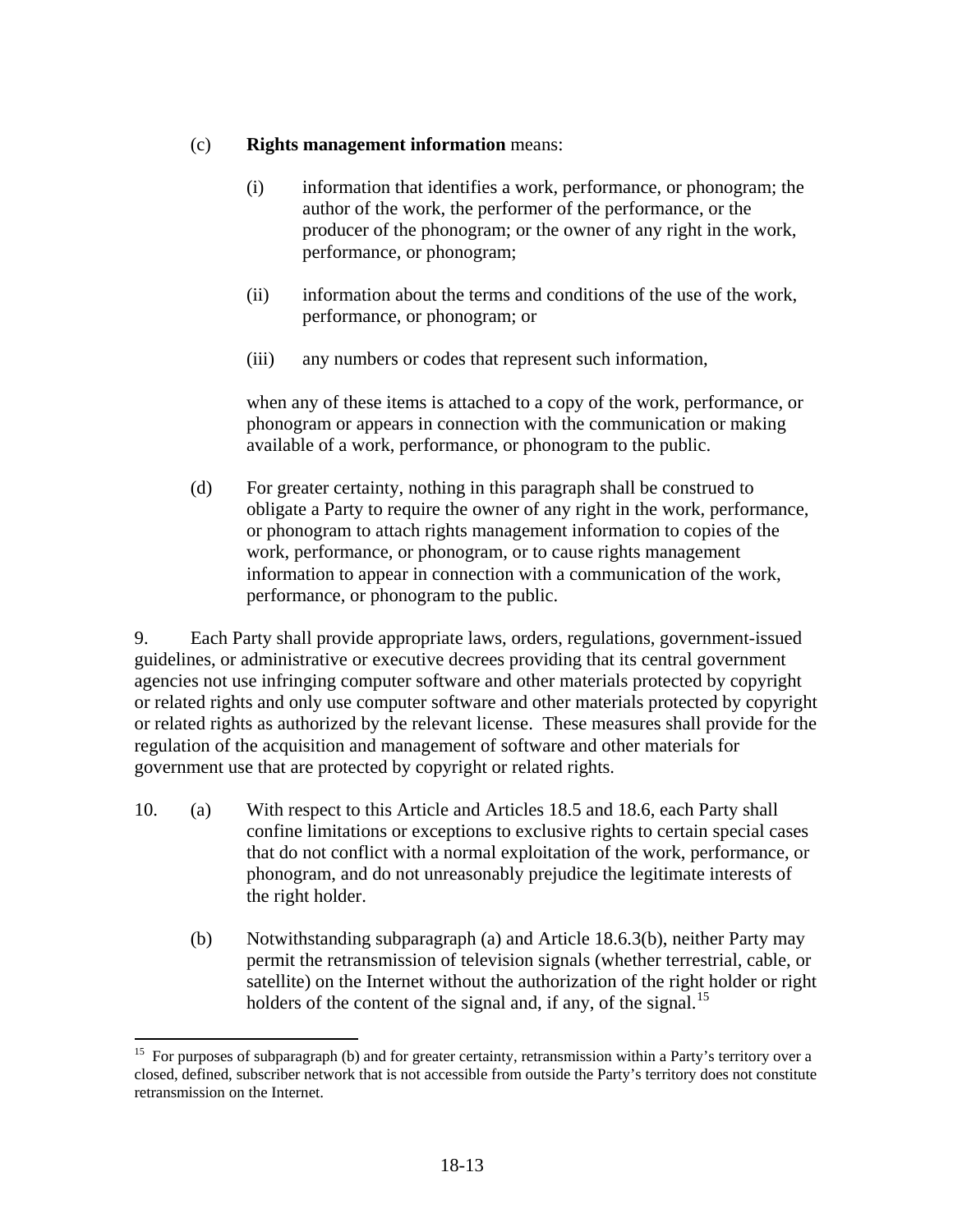#### ARTICLE 18.5: COPYRIGHT

Without prejudice to Articles 11(1)(ii), 11*bis*(1)(i) and (ii), 11*ter*(1)(ii), 14(1)(ii), and 14*bis*  of the Berne Convention, each Party shall provide to authors the exclusive right to authorize or prohibit the communication to the public of their works, by wire or wireless means, including the making available to the public of their works in such a way that members of the public may access these works from a place and at a time individually chosen by them.

#### ARTICLE 18.6: RELATED RIGHTS

 $\overline{a}$ 

1. With respect to the rights accorded under this Chapter to performers and producers of phonograms, each Party shall:

- (a) accord those rights to the performers and producers of phonograms who are nationals of the other Party; and
- (b) accord those rights with respect to performances and phonograms that are first published or first fixed<sup>[16](#page-13-0)</sup> in the territory of the other Party.<sup>[17](#page-13-1)</sup>
- 2. Each Party shall provide to performers the right to authorize or prohibit:
	- (a) the broadcasting and communication to the public of their unfixed performances, except where the performance is already a broadcast performance; and
	- (b) the fixation of their unfixed performances.
- 3. (a) Each Party shall provide to performers and producers of phonograms the right to authorize or prohibit the broadcasting and any communication to the public of their performances or phonograms, by wire or wireless means, including the making available to the public of those performances and phonograms in such a way that members of the public may access them from a place and at a time individually chosen by them.
	- (b) Notwithstanding subparagraph (a) and Article 18.4.10, the application of this right to analog transmissions and free over-the-air broadcasts, and exceptions or limitations to this right for such activity, shall be a matter of each Party's law.

<span id="page-13-0"></span><sup>16</sup> For purposes of Article 18.6, "fixation" includes the finalization of the master tape or its equivalent**.** 

<span id="page-13-1"></span><sup>&</sup>lt;sup>17</sup> With respect to the protection of phonograms, a Party may apply the criterion of fixation instead of the criterion of publication.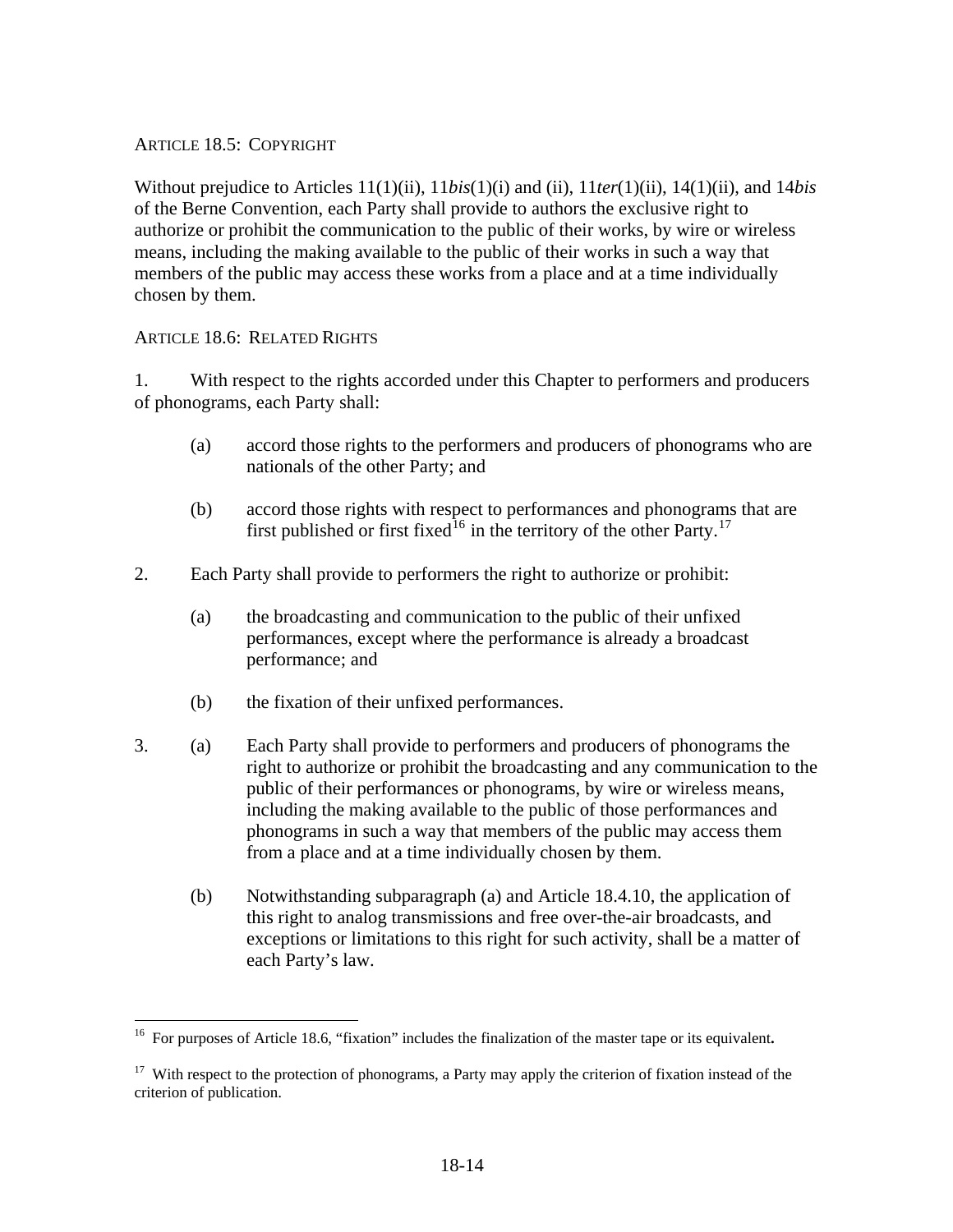(c) Each Party may adopt limitations to this right in respect of other noninteractive transmissions in accordance with Article 18.4.10, provided that the limitations do not prejudice the right of the performer or producer of phonograms to obtain equitable remuneration.

4. Neither Party may subject the enjoyment and exercise of the rights of performers and producers of phonograms provided for in this Chapter to any formality.

5. For purposes of this Article and Article 18.4, the following definitions apply with respect to performers and producers of phonograms:

- (a) **broadcasting** means the transmission to the public by wireless means or satellite of sounds or sounds and images, or representations thereof, including wireless transmission of encrypted signals where the means for decrypting are provided to the public by the broadcasting organization or with its consent; "broadcasting" does not include transmissions over computer networks or any transmissions where the time and place of reception may be individually chosen by members of the public;
- (b) **communication to the public** of a performance or a phonogram means the transmission to the public by any medium, other than by broadcasting, of sounds of a performance or the sounds or the representations of sounds fixed in a phonogram;
- (c) **fixation** means the embodiment of sounds, or of the representations thereof, from which they can be perceived, reproduced, or communicated through a device;
- (d) **performers** means actors, singers, musicians, dancers, and other persons who act, sing, deliver, declaim, play in, interpret, or otherwise perform literary or artistic works or expressions of folklore;
- (e) **phonogram** means the fixation of the sounds of a performance or of other sounds, or of a representation of sounds, other than in the form of a fixation incorporated in a cinematographic or other audiovisual work;
- (f) **producer of a phonogram** means the person who, or the legal entity which, takes the initiative and has the responsibility for the first fixation of the sounds of a performance or other sounds, or the representations of sounds; and
- (g) **publication** of a performance or a phonogram means the offering of copies of the performance or the phonogram to the public, with the consent of the right holder, and provided that copies are offered to the public in reasonable quantity.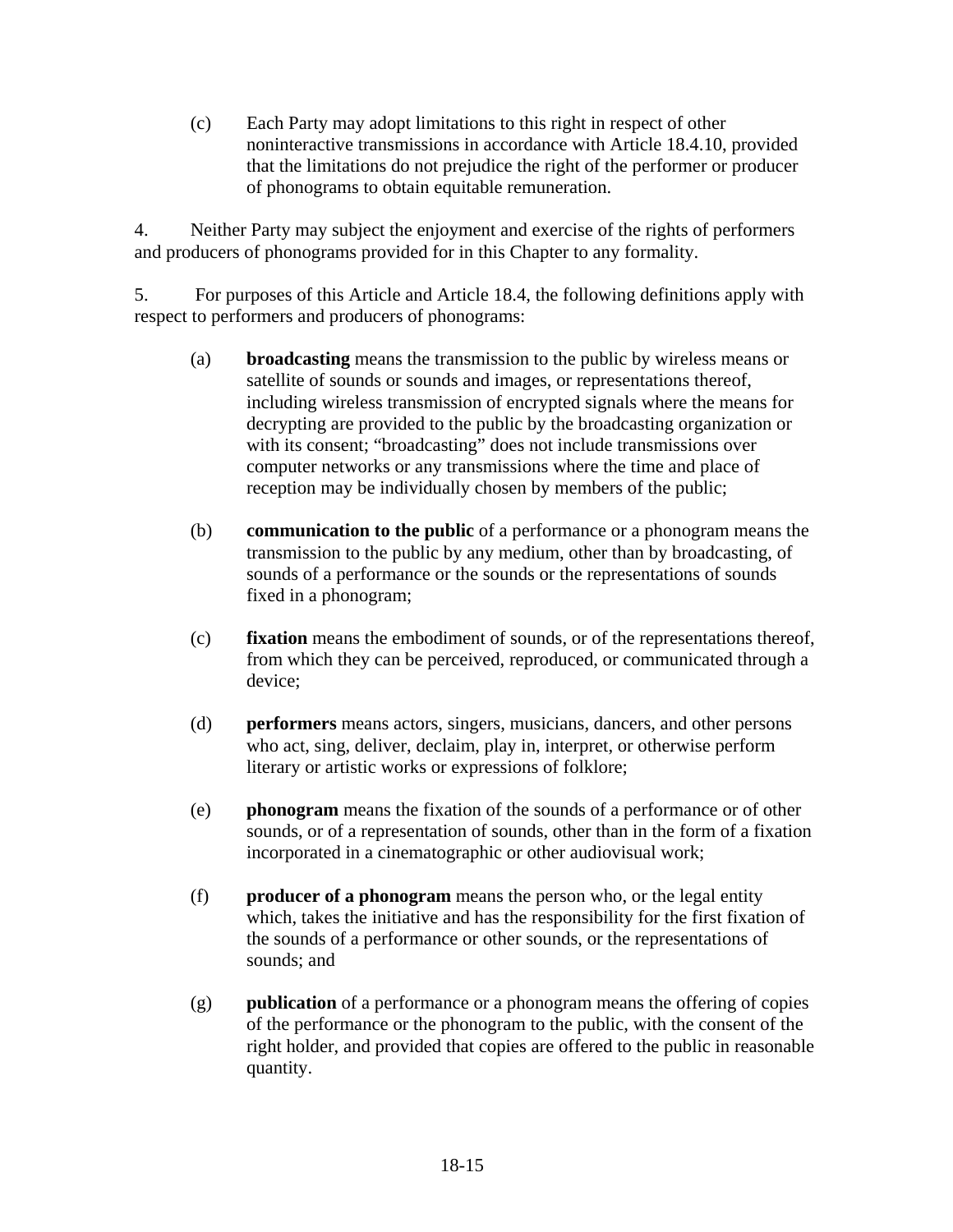### ARTICLE 18.7: PROTECTION OF ENCRYPTED PROGRAM-CARRYING SATELLITE AND CABLE SIGNALS

- 1. Each Party shall make it a criminal offense:
	- (a) to manufacture, assemble, modify, import, export, sell, lease, or otherwise distribute a tangible or intangible device or system, knowing or having reason to know that the device or system is primarily of assistance in decoding an encrypted program-carrying satellite or cable signal without the authorization of the lawful distributor of such signal; and
	- (b) willfully to receive and make use of,  $^{18}$  $^{18}$  $^{18}$  or further distribute, a programcarrying signal that originated as an encrypted satellite or cable signal knowing that it has been decoded without the authorization of the lawful distributor of the signal, or if the signal has been decoded with the authorization of the lawful distributor of the signal, willfully to further distribute the signal for purposes of commercial advantage knowing that the signal originated as an encrypted program-carrying signal and that such further distribution is without the authorization of the lawful signal distributor.

2. Each Party shall provide for civil remedies, including compensatory damages, for any person injured by any activity described in paragraph 1, including any person that holds an interest in the encrypted programming signal or its content.

### ARTICLE 18.8: PATENTS

 $\overline{a}$ 

1. Each Party shall make patents available for any invention, whether a product or process, in all fields of technology, provided that the invention is new, involves an inventive step, and is capable of industrial application. In addition, each Party confirms that patents shall be available for any new uses or methods of using a known product.<sup>19</sup>

2. Each Party may only exclude from patentability:

(a) inventions, the prevention within its territory of the commercial exploitation of which is necessary to protect *ordre public* or morality, including to protect human, animal, or plant life or health or to avoid serious prejudice to the environment, provided that such exclusion is not made merely because the exploitation is prohibited by its law; and

<span id="page-15-0"></span><sup>18</sup> For greater certainty, "make use of" includes viewing of the signal, whether private or commercial.

<span id="page-15-1"></span><sup>&</sup>lt;sup>19</sup> For purposes of Article 18.8, a Party may treat the terms "inventive step" and "capable of industrial" application" as synonymous with the terms "non-obvious" and "useful" respectively.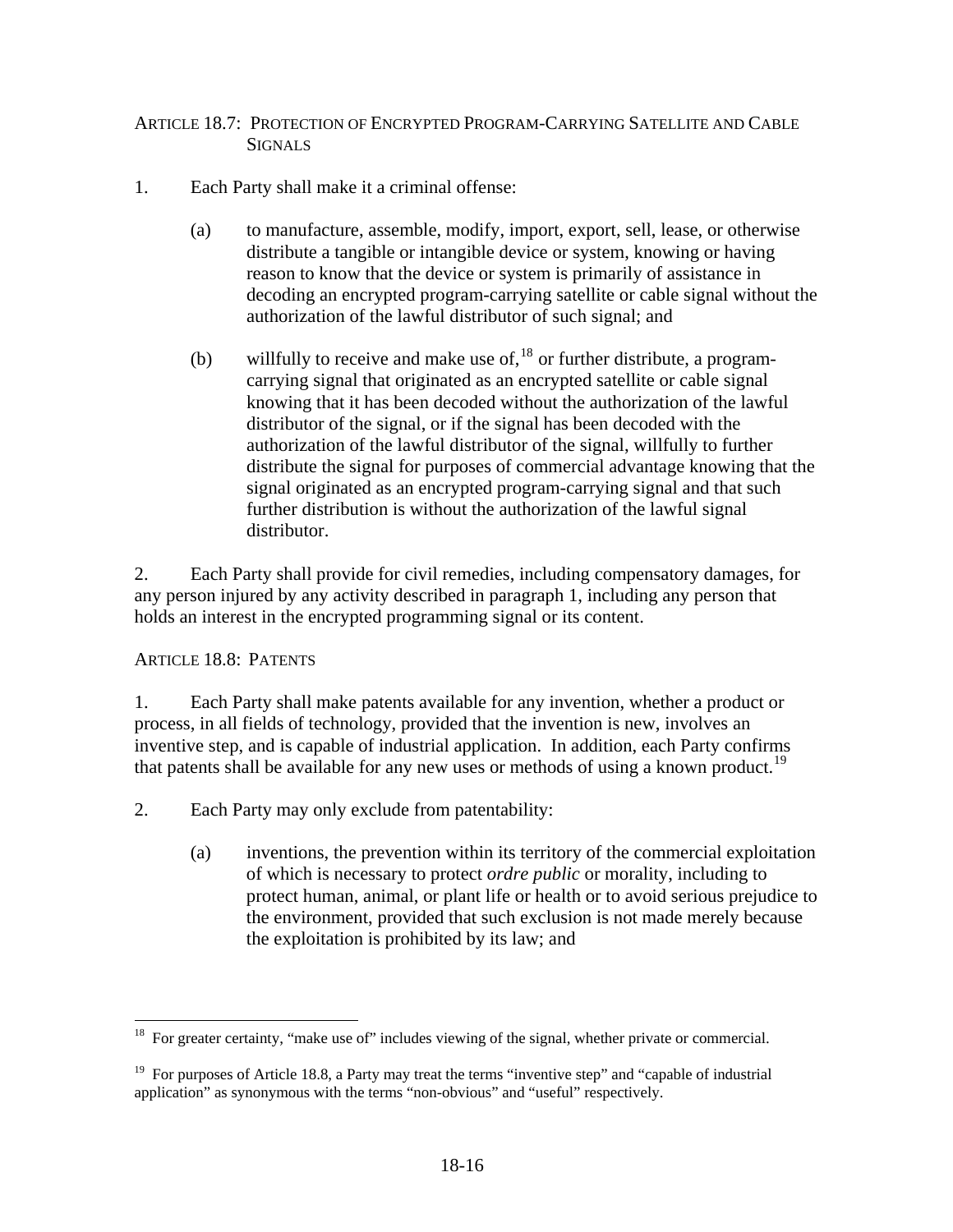(b) diagnostic, therapeutic, and surgical procedures for the treatment of humans or animals.

3. Each Party may provide limited exceptions to the exclusive rights conferred by a patent, provided that such exceptions do not unreasonably conflict with a normal exploitation of the patent and do not unreasonably prejudice the legitimate interests of the patent owner, taking account of the legitimate interests of third parties.

4. Each Party shall provide that a patent may be revoked only on grounds that would have justified a refusal to grant the patent. A Party may also provide that fraud, misrepresentation, or inequitable conduct may be the basis for revoking a patent or holding a patent unenforceable. Where a Party provides proceedings that permit a third party to oppose the grant of a patent, the Party shall not make such proceedings available before the grant of the patent.

5. Consistent with paragraph 3, if a Party permits a third person to use the subject matter of a subsisting patent to generate information necessary to support an application for marketing approval of a pharmaceutical product, that Party shall provide that any product produced under such authority shall not be made, used, or sold in its territory other than for purposes related to generating such information to support an application for meeting marketing approval requirements of that Party, and if the Party permits exportation of such product, the Party shall provide that the product shall only be exported outside its territory for purposes of generating information to support an application for meeting marketing approval requirements of that Party.

- 6. (a) Each Party, at the request of the patent owner, shall adjust the term of a patent to compensate for unreasonable delays that occur in granting the patent. For purposes of this subparagraph, an unreasonable delay shall at least include a delay in the issuance of the patent of more than four years from the date of filing of the application in the territory of the Party, or three years after a request for examination of the application, whichever is later. Periods attributable to actions of the patent applicant need not be included in the determination of such delays.[20](#page-16-0)
	- (b) With respect to patents covering a new pharmaceutical product<sup>21</sup> that is approved for marketing in the territory of the Party and methods of making or using a new pharmaceutical product that is approved for marketing in the territory of the Party, each Party, at the request of the patent owner, shall make available an adjustment of the patent term or the term of the patent rights of a patent covering a new pharmaceutical product, its approved

<span id="page-16-0"></span><sup>&</sup>lt;sup>20</sup> Notwithstanding Article 18.1.9, subparagraph (a) shall apply to all patent applications filed on or after January 1, 2008.

<span id="page-16-1"></span><sup>&</sup>lt;sup>21</sup> For greater certainty, **new pharmaceutical product** in subparagraph (b) means a product that at least contains a new chemical entity that has not been previously approved as a pharmaceutical product in the territory of the Party.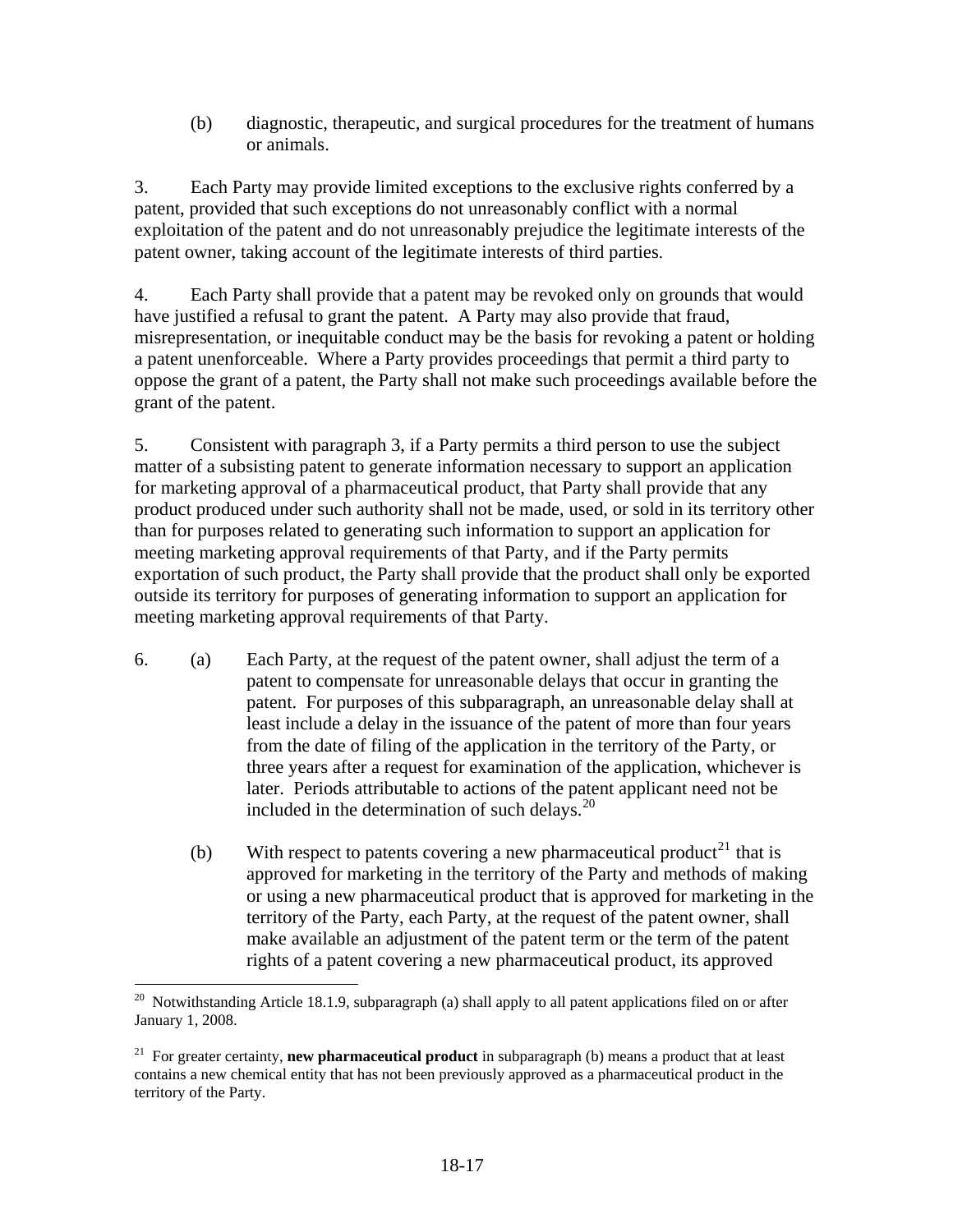method of use, or a method of making the product to compensate the patent owner for unreasonable curtailment of the effective patent term as a result of the marketing approval process related to the first commercial use of that pharmaceutical product in the territory of that Party. Any adjustment under this subparagraph shall confer all of the exclusive rights, subject to the same limitations and exceptions, of the patent claims of the product, its method of use, or its method of manufacture in the originally issued patent as applicable to the product and the approved method of use of the product. $^{22}$  $^{22}$  $^{22}$ 

7. Each Party shall disregard information contained in public disclosures used to determine if an invention is novel or has an inventive step if the public disclosure:

- (a) was made or authorized by, or derived from, the patent applicant, and
- (b) occurred within 12 months prior to the date of filing of the application in the territory of the Party. $^{23}$  $^{23}$  $^{23}$

8. Each Party shall provide patent applicants with at least one opportunity to make amendments, corrections, and observations in connection with their applications.

9. Each Party shall provide that a disclosure of a claimed invention shall be considered to be sufficiently clear and complete if it provides information that allows the invention to be made and used by a person skilled in the art, without undue experimentation, as of the filing date.

10. Each Party shall provide that a claimed invention:

 $\overline{a}$ 

- (a) is sufficiently supported by its disclosure if the disclosure allows a person skilled in the art to extend the teaching therein to the entire scope of the claim, thereby showing that the applicant does not claim subject matter which the applicant had not recognized and described or possessed on the filing date; and
- (b) is industrially applicable if it has a specific, substantial, and credible utility.

11. The Parties shall endeavor to establish a framework for cooperation between their respective patent offices as a basis for progress towards the mutual exploitation of search and examination work.

<span id="page-17-0"></span><sup>&</sup>lt;sup>22</sup> For purposes of subparagraph (b), **effective patent term** means the period from the date of approval of the product until the original expiration date of the patent.

<span id="page-17-1"></span><sup>&</sup>lt;sup>23</sup> Notwithstanding Article 18.1.9, paragraph 7 shall apply to all patent applications filed on or after January 1, 2008.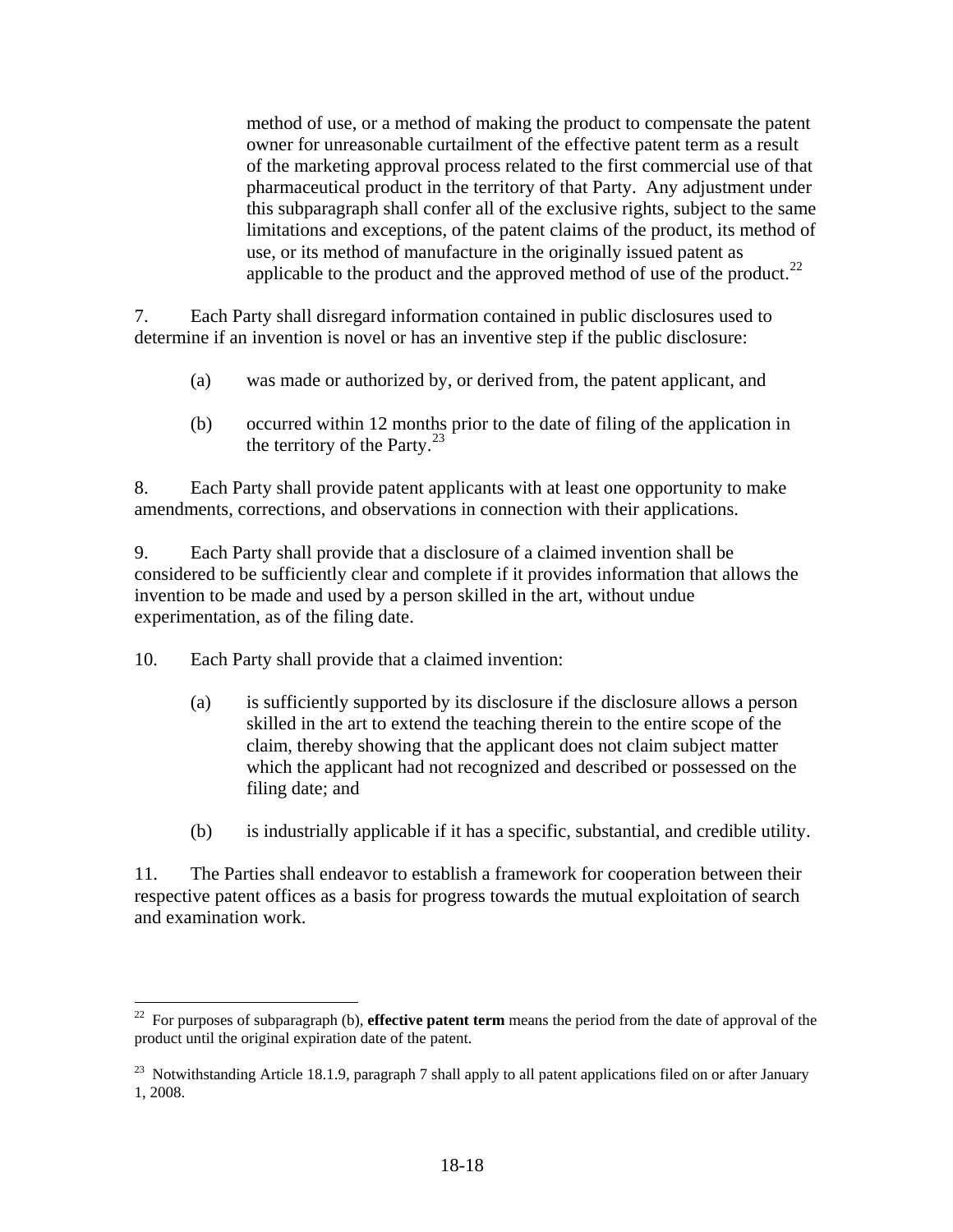#### ARTICLE 18.9: MEASURES RELATED TO CERTAIN REGULATED PRODUCTS

- 1. (a) If a Party requires or permits, as a condition of granting marketing approval for a new pharmaceutical or new agricultural chemical product, the submission of information concerning safety or efficacy of the product, the origination of which involves a considerable effort, the Party shall not, without the consent of a person that previously submitted such safety or efficacy information to obtain marketing approval in the territory of the Party, authorize another to market a same or a similar product based on:
	- (i) the safety or efficacy information submitted in support of the marketing approval; or
	- (ii) evidence of the marketing approval,

for at least five years for pharmaceutical products and ten years for agricultural chemical products from the date of marketing approval in the territory of the Party.

- (b) If a Party requires or permits, in connection with granting marketing approval for a new pharmaceutical or new agricultural chemical product, the submission of evidence concerning the safety or efficacy of a product that was previously approved in another territory, such as evidence of prior marketing approval in the other territory, the Party shall not, without the consent of a person that previously submitted the safety or efficacy information to obtain marketing approval in the other territory, authorize another to market a same or a similar product based on:
	- (i) the safety or efficacy information submitted in support of the prior marketing approval in the other territory; or
	- (ii) evidence of prior marketing approval in the other territory,

for at least five years for pharmaceutical products and ten years for agricultural chemical products from the date of marketing approval of the new product in the territory of the Party.[24](#page-18-0)

(c) For purposes of this Article, a **new pharmaceutical product** is one that does not contain a chemical entity that has been previously approved in the territory of the Party for use in a pharmaceutical product, and a **new** 

<span id="page-18-0"></span><sup>&</sup>lt;sup>24</sup> The Parties acknowledge that, as of the date of signature of this Agreement, neither Party permits a person, not having the consent of the person that previously submitted safety or efficacy information to obtain marketing approval in another territory, to market a same or similar product in the territory of the Party on the basis of such information or evidence of prior marketing approval in such other territory.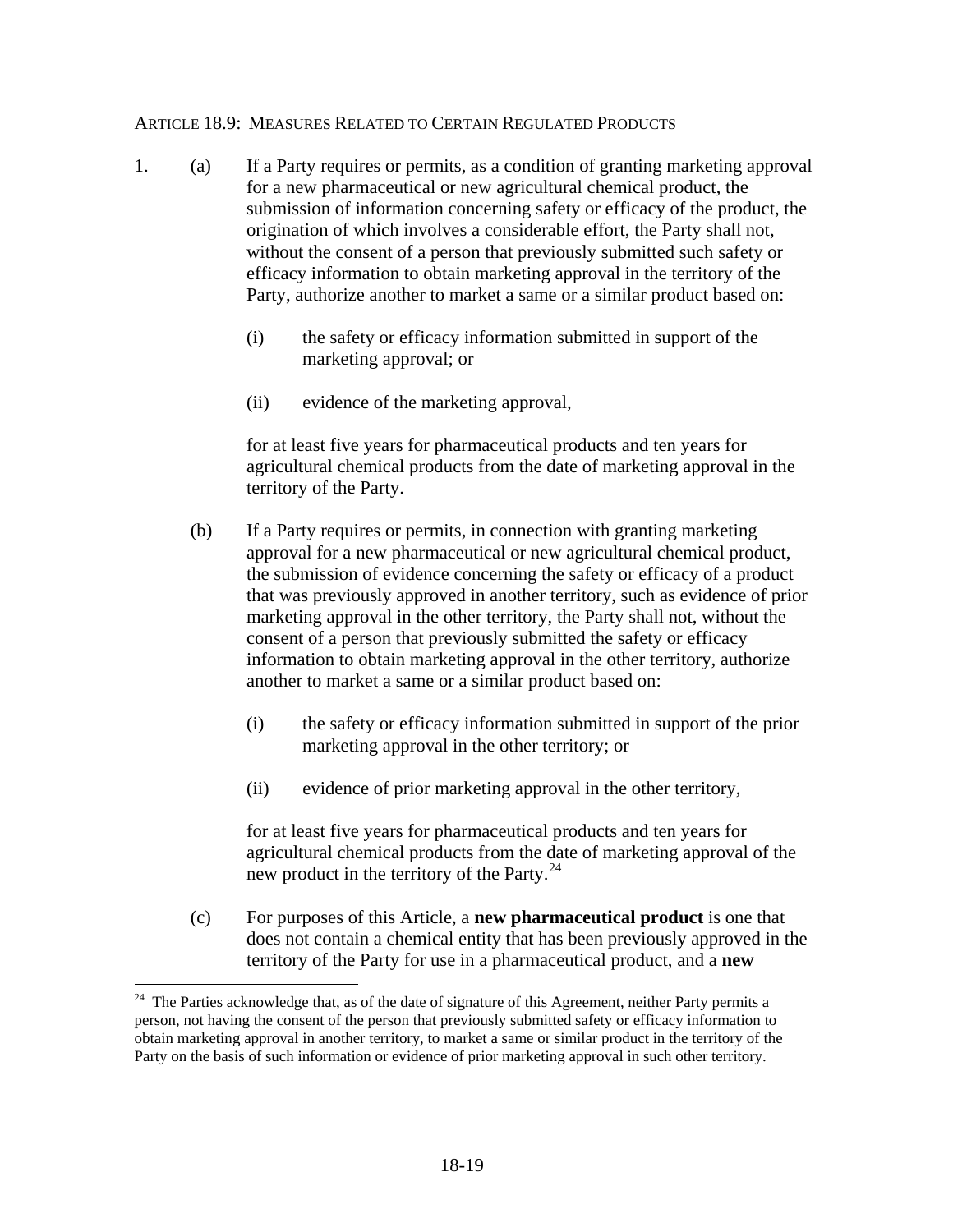**agricultural chemical product** is one that contains a chemical entity that has not been previously approved in the territory of the Party for use in an agricultural chemical product.

- 2. (a) If a Party requires or permits, as a condition of granting marketing approval for a pharmaceutical product that includes a chemical entity that has been previously approved for marketing in another pharmaceutical product, the submission of new clinical information that is essential to the approval of the pharmaceutical product containing the previously approved chemical entity, other than information related to bioequivalency, the Party shall not, without the consent of a person that previously submitted such new clinical information to obtain marketing approval in the territory of the Party, authorize another to market a same or a similar product based on:
	- (i) the new clinical information submitted in support of the marketing approval; or
	- (ii) evidence of the marketing approval based on the new clinical information,

for at least three years from the date of marketing approval in the territory of the Party.

- (b) If a Party requires or permits, in connection with granting marketing approval for a pharmaceutical product of the type specified in subparagraph (a), the submission of evidence concerning new clinical information for a product that was previously approved based on that new clinical information in another territory, other than evidence of information related to bioequivalency, such as evidence of prior marketing approval based on the new clinical information, the Party shall not, without the consent of the person that previously submitted such new clinical information to obtain marketing approval in the other territory, authorize another to market a same or a similar product based on:
	- (i) the new clinical information submitted in support of the prior marketing approval in the other territory; or
	- (ii) evidence of prior marketing approval based on the new clinical information in the other territory,

for at least three years from the date of marketing approval based on the new clinical information in the territory of the Party.

(c) If a Party requires or permits, as a condition of granting marketing approval for a new use, for an agricultural chemical product that has been previously approved in the territory of the Party, the submission of safety or efficacy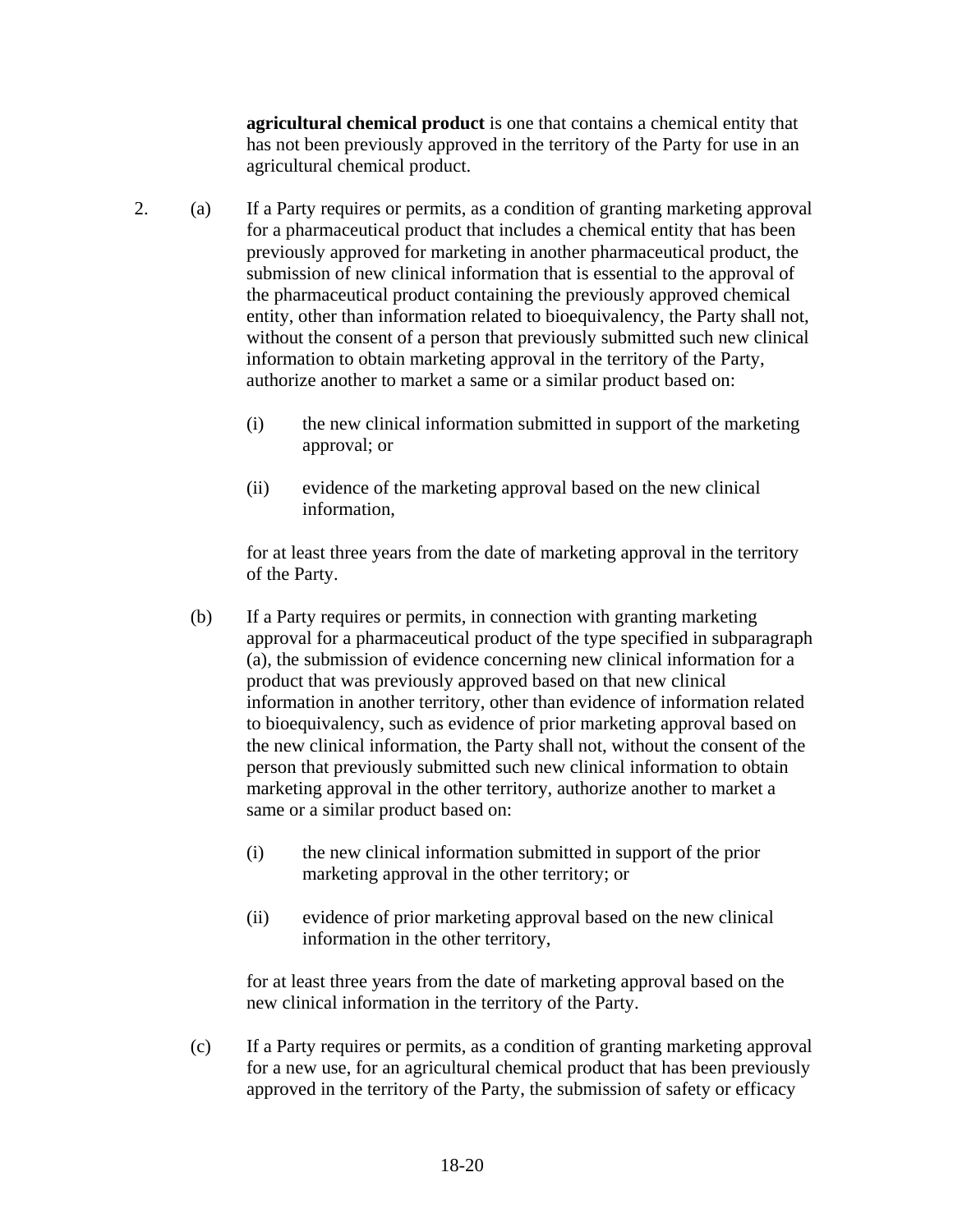information, the origination of which involves a considerable effort, the Party shall not, without the consent of a person that previously submitted such safety or efficacy information to obtain marketing approval in the territory of the Party, authorize another to market a same or similar product for that use based on:

- (i) the submitted safety or efficacy information; or
- (ii) evidence of the marketing approval for that use,

for at least ten years from the date of the original marketing approval of the agricultural chemical product in the territory of the Party.

- (d) If a Party requires or permits, in connection with granting marketing approval for a new use, for an agricultural chemical product that has been previously approved in the territory of the Party, the submission of evidence concerning the safety or efficacy of a product that was previously approved in another territory for that new use, such as evidence of prior marketing approval for that new use, the Party shall not, without the consent of the person that previously submitted the safety or efficacy information to obtain marketing approval in the other territory, authorize another to market a same or a similar product based on:
	- (i) the safety or efficacy information submitted in support of the prior marketing approval for that use in the other territory; or
	- (ii) evidence of prior marketing approval in another territory for that new use,

for at least ten years from the date of the original marketing approval granted in the territory of the Party.

3. With respect to pharmaceutical products, notwithstanding paragraphs 1 and 2, a Party may take measures to protect public health in accordance with:

- (a) the *Declaration on the TRIPS Agreement and Public Health* (WT/MIN(01)/DEC/2) (the Declaration);
- (b) any waiver of any provision of the TRIPS Agreement granted by WTO Members in accordance with the WTO Agreement to implement the Declaration and in force between the Parties; and
- (c) any amendment of the TRIPS Agreement to implement the Declaration that enters into force with respect to the Parties.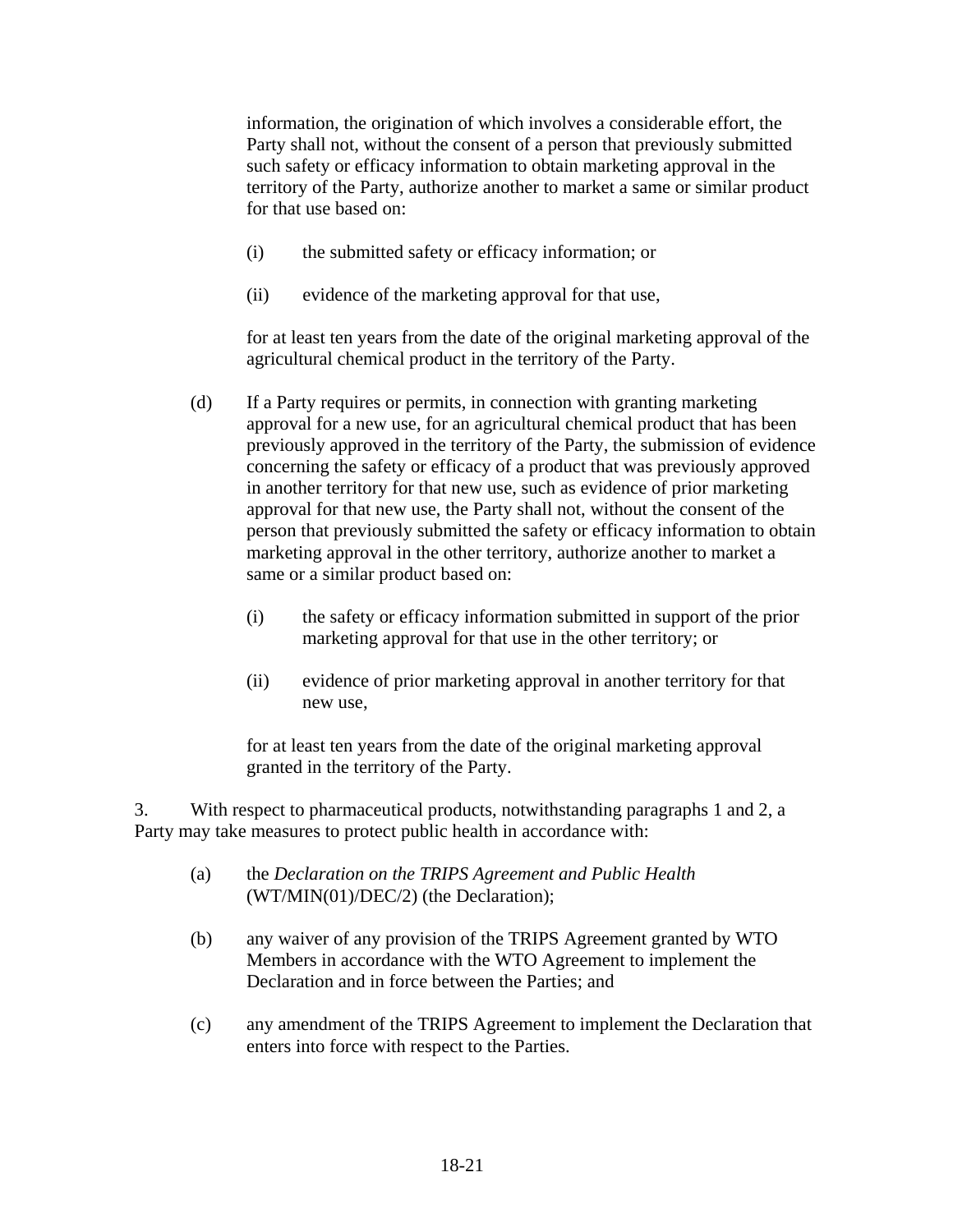4. Subject to paragraph 3, when a product is subject to a system of marketing approval in the territory of a Party in accordance with paragraph 1 or 2 and is also covered by a patent in that territory, the Party may not alter the term of protection that it provides in accordance with those paragraphs in the event that the patent protection terminates on a date earlier than the end of the term of protection specified in those paragraphs.

5. Where a Party permits, as a condition of approving the marketing of a pharmaceutical product, persons, other than the person originally submitting safety or efficacy information, to rely on that information or on evidence of safety or efficacy information of a product that was previously approved, such as evidence of prior marketing approval in the territory of the Party or in another territory, that Party shall:

- (a) provide that the patent owner shall be notified of the identity of any such other person that requests marketing approval to enter the market during the term of a patent notified to the approving authority as covering that product or its approved method of use; and
- (b) implement measures in its marketing approval process to prevent such other persons from marketing a product without the consent or acquiescence of the patent owner during the term of a patent notified to the approving authority as covering that product or its approved method of use.

## ARTICLE 18.10: ENFORCEMENT OF INTELLECTUAL PROPERTY RIGHTS

### *General Obligations*

 $\overline{a}$ 

1. Each Party shall provide that final judicial decisions and administrative rulings of general application pertaining to the enforcement of intellectual property rights be in writing and state any relevant findings of fact and the reasoning or the legal basis on which the decisions and rulings are based. Each Party shall also provide that those decisions and rulings be published<sup>[25](#page-21-0)</sup> or, where publication is not practicable, otherwise made available to the public, in its national language in such a manner as to enable governments and right holders to become acquainted with them.

2. Each Party shall publicize information on its efforts to provide effective enforcement of intellectual property rights in its civil, administrative, and criminal systems, including any statistical information that the Party may collect for such purposes. $^{26}$  $^{26}$  $^{26}$ 

<span id="page-21-0"></span><sup>&</sup>lt;sup>25</sup> A Party may satisfy the publication requirement in paragraph 1 by making the decision or ruling available to the public on the Internet.

<span id="page-21-1"></span><sup>&</sup>lt;sup>26</sup> For greater certainty, nothing in paragraph 2 is intended to prescribe the type, format, and method of publication of the information a Party must publicize.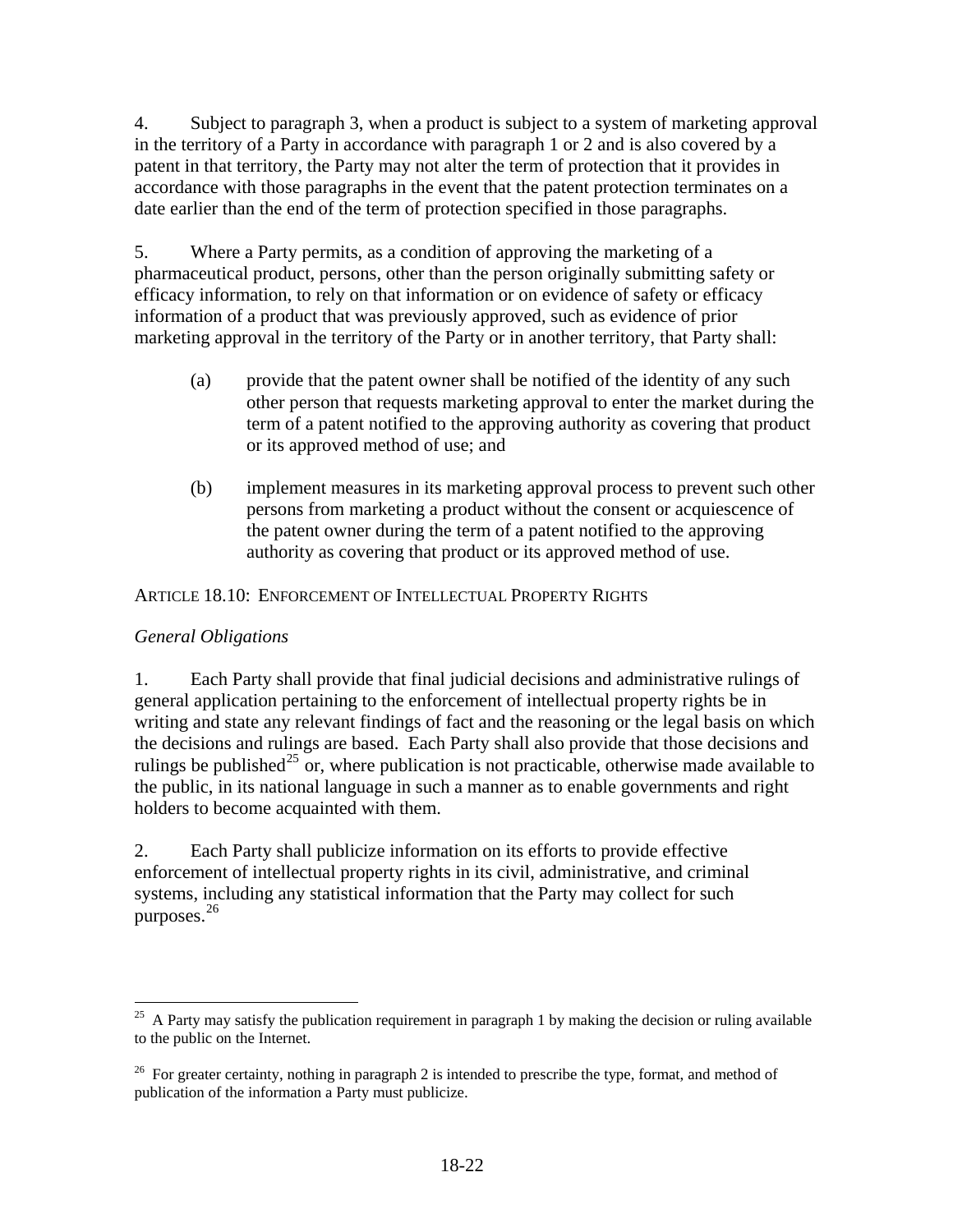3. In civil, administrative, and criminal proceedings involving copyright or related rights, each Party shall provide for a presumption that, in the absence of proof to the contrary, the person whose name is indicated as the author, producer, performer, or publisher of the work, performance, or phonogram in the usual manner is the designated right holder in such work, performance, or phonogram. Each Party shall also provide for a presumption that, in the absence of proof to the contrary, the copyright or related right subsists in such subject matter. In civil, administrative, and criminal proceedings involving trademarks, each Party shall provide for a rebuttable presumption that a registered trademark is valid. In civil and administrative proceedings involving patents, each Party shall provide for a rebuttable presumption that a patent is valid, and shall provide that each claim of a patent is presumed valid independently of the validity of the other claims.

### *Civil and Administrative Procedures and Remedies*

4. Each Party shall make available to right holders<sup>[27](#page-22-0)</sup> civil judicial procedures concerning the enforcement of any intellectual property right.

5. Each Party shall provide that:

 $\overline{a}$ 

- (a) in civil judicial proceedings, its judicial authorities shall have the authority to order the infringer to pay the right holder:
	- (i) damages adequate to compensate for the injury the right holder has suffered as a result of the infringement;<sup>[28](#page-22-1)</sup> or
	- (ii) at least in the case of copyright or related rights infringement and trademark counterfeiting, the profits of the infringer that are attributable to the infringement, which may be presumed to be the amount of damages referred to in clause (i); and
- (b) in determining damages for infringement of intellectual property rights, its judicial authorities shall consider, *inter alia*, the value of the infringed good or service, measured by the market price, the suggested retail price, or other legitimate measure of value submitted by the right holder.

6. In civil judicial proceedings, each Party shall, at least with respect to works, phonograms, and performances protected by copyright or related rights, and in cases of trademark counterfeiting, establish or maintain pre-established damages, which shall be available on the election of the right holder. Pre-established damages shall be in an

<span id="page-22-0"></span> $27$  For purposes of Article 18.10, "right holder" includes a federation or an association having the legal standing and authority to assert such rights, and also includes a person that exclusively has any one or more of the intellectual property rights encompassed in a given intellectual property.

<span id="page-22-1"></span><sup>&</sup>lt;sup>28</sup> In the case of patent infringement, damages adequate to compensate for the infringement shall not be less than a reasonable royalty.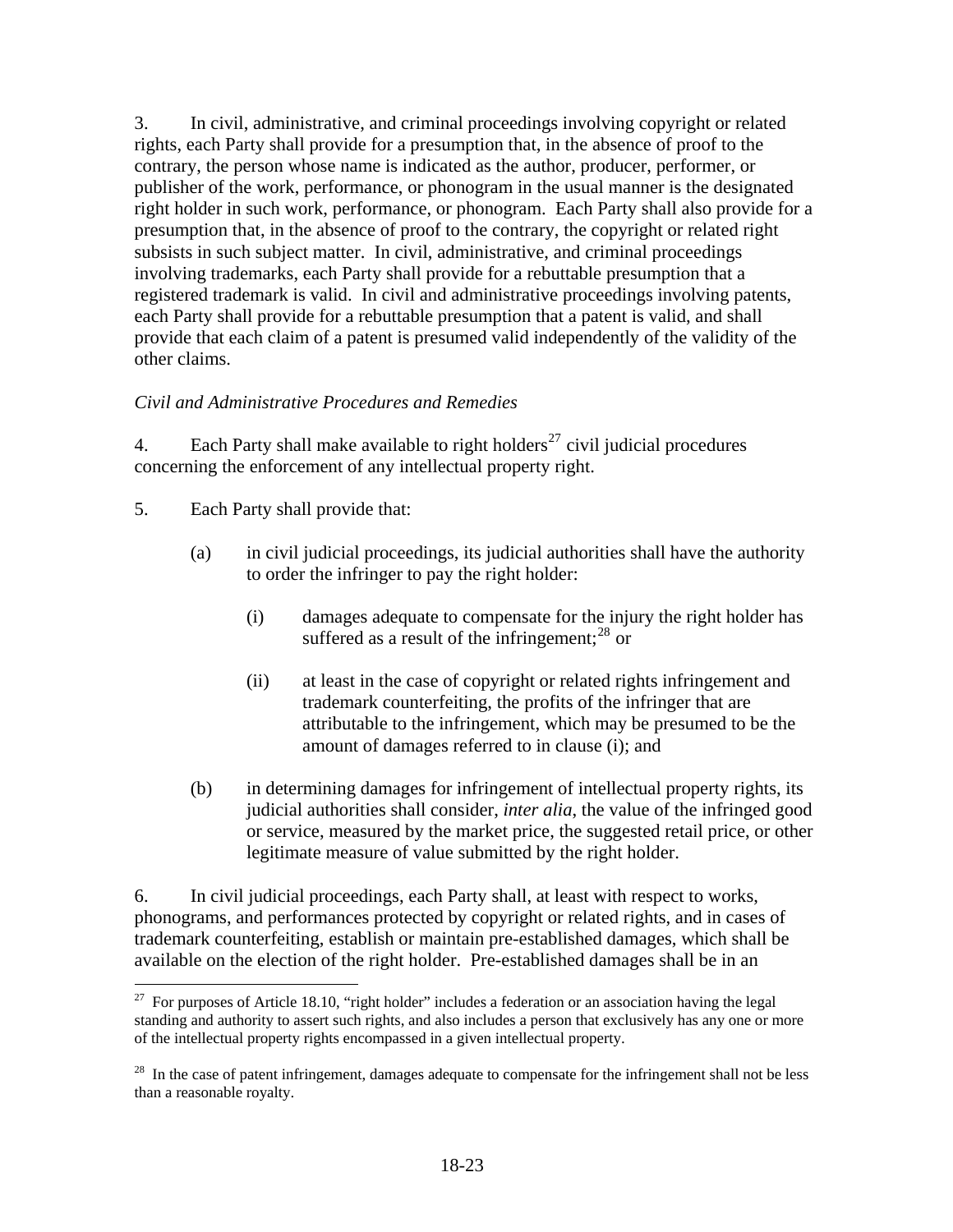amount sufficient to constitute a deterrent to future infringements and to compensate fully the right holder for the harm caused by the infringement.<sup>[29](#page-23-0)</sup>

7. Each Party shall provide that its judicial authorities, except in exceptional circumstances, shall have the authority to order, at the conclusion of civil judicial proceedings concerning copyright or related rights infringement, patent infringement, or trademark infringement, that the prevailing party shall be awarded payment by the losing party of court costs or fees and, at least in proceedings concerning copyright or related rights infringement or willful trademark counterfeiting, reasonable attorney's fees. Further, each Party shall provide that its judicial authorities, at least in exceptional circumstances, shall have the authority to order, at the conclusion of civil judicial proceedings concerning patent infringement, that the prevailing party shall be awarded payment by the losing party of reasonable attorneys' fees.

8. In civil judicial proceedings concerning copyright or related rights infringement and trademark counterfeiting, each Party shall provide that its judicial authorities shall have the authority to order the seizure of allegedly infringing goods, materials, and implements relevant to the act of infringement, and, at least for trademark counterfeiting, documentary evidence relevant to the infringement.

9. Each Party shall provide that:

- (a) in civil judicial proceedings, at the right holder's request, goods that have been found to be pirated or counterfeit shall be destroyed, except in exceptional circumstances;
- (b) its judicial authorities shall have the authority to order that materials and implements that have been used in the manufacture or creation of such pirated or counterfeit goods be, without compensation of any sort, promptly destroyed or, in exceptional circumstances, without compensation of any sort, disposed of outside the channels of commerce in such a manner as to minimize the risks of further infringements; and
- (c) in regard to counterfeit trademarked goods, the simple removal of the trademark unlawfully affixed shall not be sufficient to permit the release of goods into the channels of commerce.

10. Each Party shall provide that in civil judicial proceedings concerning the enforcement of intellectual property rights, its judicial authorities shall have the authority to order the infringer to provide, for the purpose of collecting evidence, any information that the infringer possesses or controls regarding any person or persons involved in any aspect of the infringement and regarding the means of production or distribution channel of

<span id="page-23-0"></span> $\overline{a}$  $29$  Neither Party is required to apply paragraph 6 to actions for infringement against a Party or a third party acting with the authorization or consent of a Party.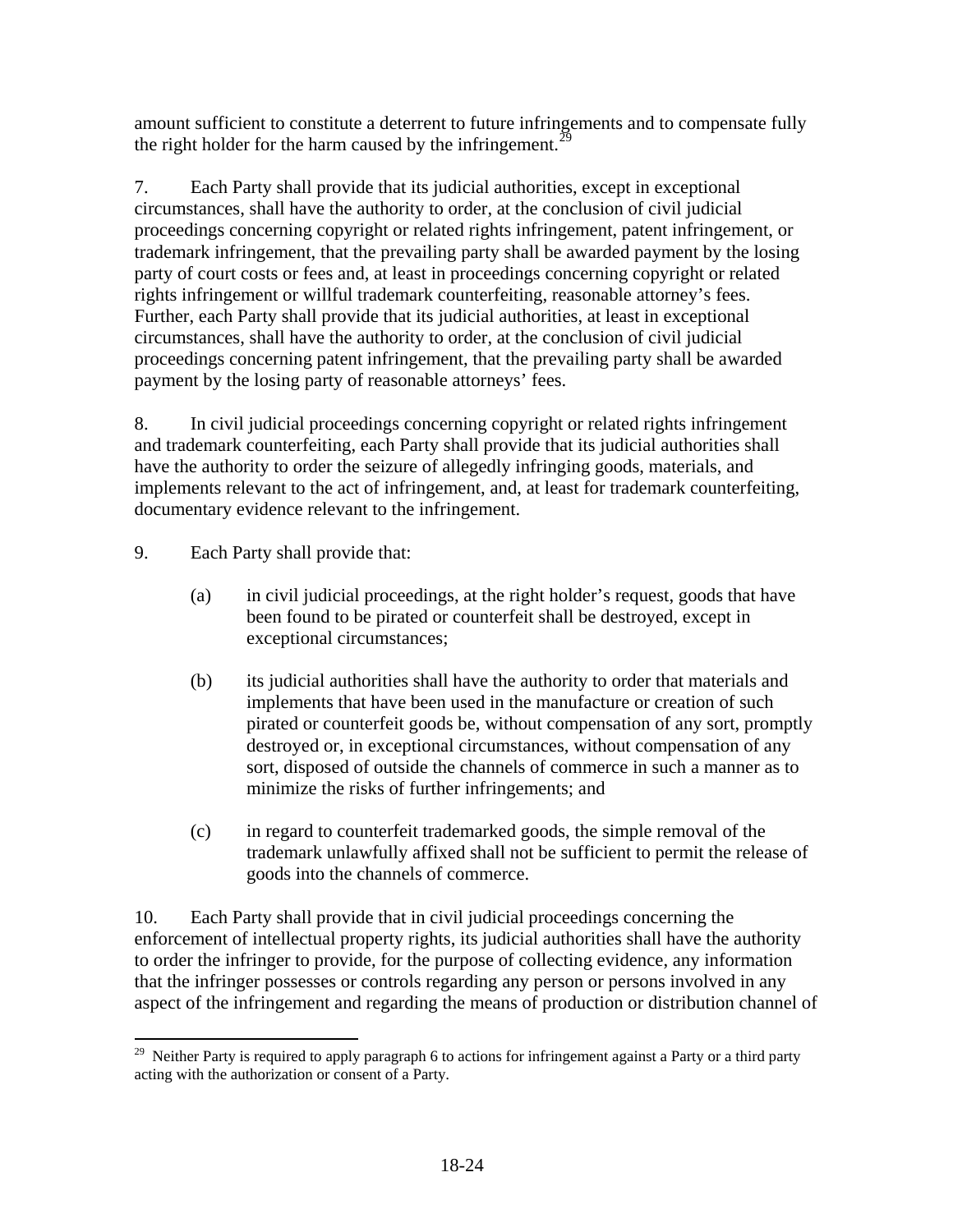such goods or services, including the identification of third persons involved in the production and distribution of the infringing goods or services or in their channels of distribution, and to provide this information to the right holder or the judicial authorities.

- 11. Each Party shall provide that its judicial authorities have the authority to:
	- (a) fine, detain, or imprison, in appropriate cases, a party to a civil judicial proceeding who fails to abide by valid orders issued by such authorities; and
	- (b) impose sanctions on parties to a civil judicial proceeding, their counsel, experts, or other persons subject to the court's jurisdiction, for violation of judicial orders regarding the protection of confidential information produced or exchanged in a proceeding.

12. To the extent that any civil remedy can be ordered as a result of administrative procedures on the merits of a case, each Party shall provide that such procedures conform to principles equivalent in substance to those set out in this Chapter.

13. In civil judicial proceedings concerning the acts described in paragraphs 7 and 8 of Article 18.4, each Party shall provide that its judicial authorities shall, at the least, have the authority to:

- (a) impose provisional measures, including seizure of devices and products suspected of being involved in the prohibited activity;
- (b) provide an opportunity for the right holder to elect award of either actual damages it suffered or pre-established damages;
- (c) order payment to the prevailing right holder at the conclusion of civil judicial proceedings of court costs and fees, and reasonable attorney's fees, by the party engaged in the prohibited conduct; and
- (d) order the destruction of devices and products found to be involved in the prohibited activity.

Neither Party may make damages available under this paragraph against a nonprofit library, archives, educational institution, or public noncommercial broadcasting entity that sustains the burden of proving that it was not aware and had no reason to believe that its acts constituted a prohibited activity.

14. In civil judicial proceedings concerning the enforcement of intellectual property rights, each Party shall provide that its judicial authorities shall have the authority to order a party to desist from an infringement, in order, *inter alia*, to prevent infringing imports from entering the channels of commerce and to prevent their exportation.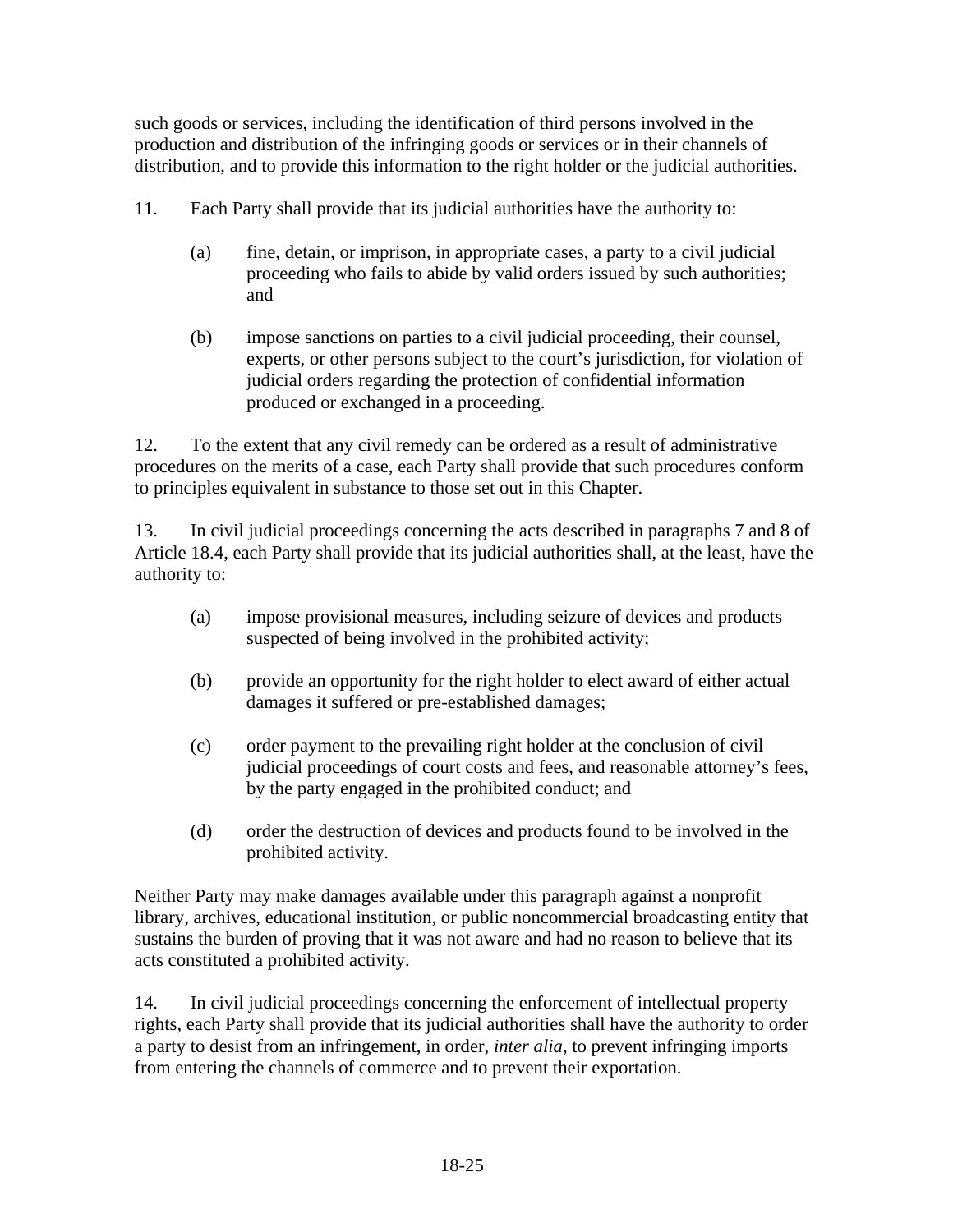15. In the event that a Party's judicial or other competent authorities appoint technical or other experts in civil proceedings concerning the enforcement of intellectual property rights and require that the parties to the litigation bear the costs of such experts, the Party should seek to ensure that such costs are closely related, *inter alia*, to the quantity and nature of work to be performed and do not unreasonably deter recourse to such proceedings.

### *Alternative Dispute Resolution*

16. Each Party may permit use of alternative dispute resolution procedures to resolve civil disputes concerning intellectual property rights.

## *Provisional Measures*

17. Each Party shall act on requests for provisional measures *inaudita altera parte* expeditiously.

18. Each Party shall provide that its judicial authorities have the authority to require the plaintiff, with respect to provisional measures, to provide any reasonably available evidence in order to satisfy themselves with a sufficient degree of certainty that the plaintiff's right is being infringed or that such infringement is imminent, and to order the plaintiff to provide a reasonable security or equivalent assurance set at a level sufficient to protect the defendant and to prevent abuse, and so as not to unreasonably deter recourse to such procedures.

### *Special Requirements Related to Border Measures*

19. Each Party shall provide that any right holder initiating procedures for its competent authorities to suspend release of suspected counterfeit or confusingly similar trademark goods, or pirated copyright goods<sup>[30](#page-25-0)</sup> into free circulation is required to provide adequate evidence to satisfy the competent authorities that, under the laws of the country of importation, there is *prima facie* an infringement of the right holder's intellectual property right and to supply sufficient information that may reasonably be expected to be within the right holder's knowledge to make the suspected goods reasonably recognizable by its competent authorities. The requirement to provide sufficient information shall not

<span id="page-25-0"></span> $\overline{a}$  $30$  For purposes of paragraphs 19 through 25:

<sup>(</sup>a) **counterfeit trademark goods** means any goods, including packaging, bearing without authorization a trademark that is identical to the trademark validly registered in respect of such goods, or that cannot be distinguished in its essential aspects from such a trademark, and that thereby infringes the rights of the owner of the trademark in question under the law of the country of importation; and

<sup>(</sup>b) **pirated copyright goods** means any goods that are copies made without the consent of the right holder or person duly authorized by the right holder in the country of production and that are made directly or indirectly from an article where the making of that copy would have constituted an infringement of a copyright or a related right under the law of the country of importation.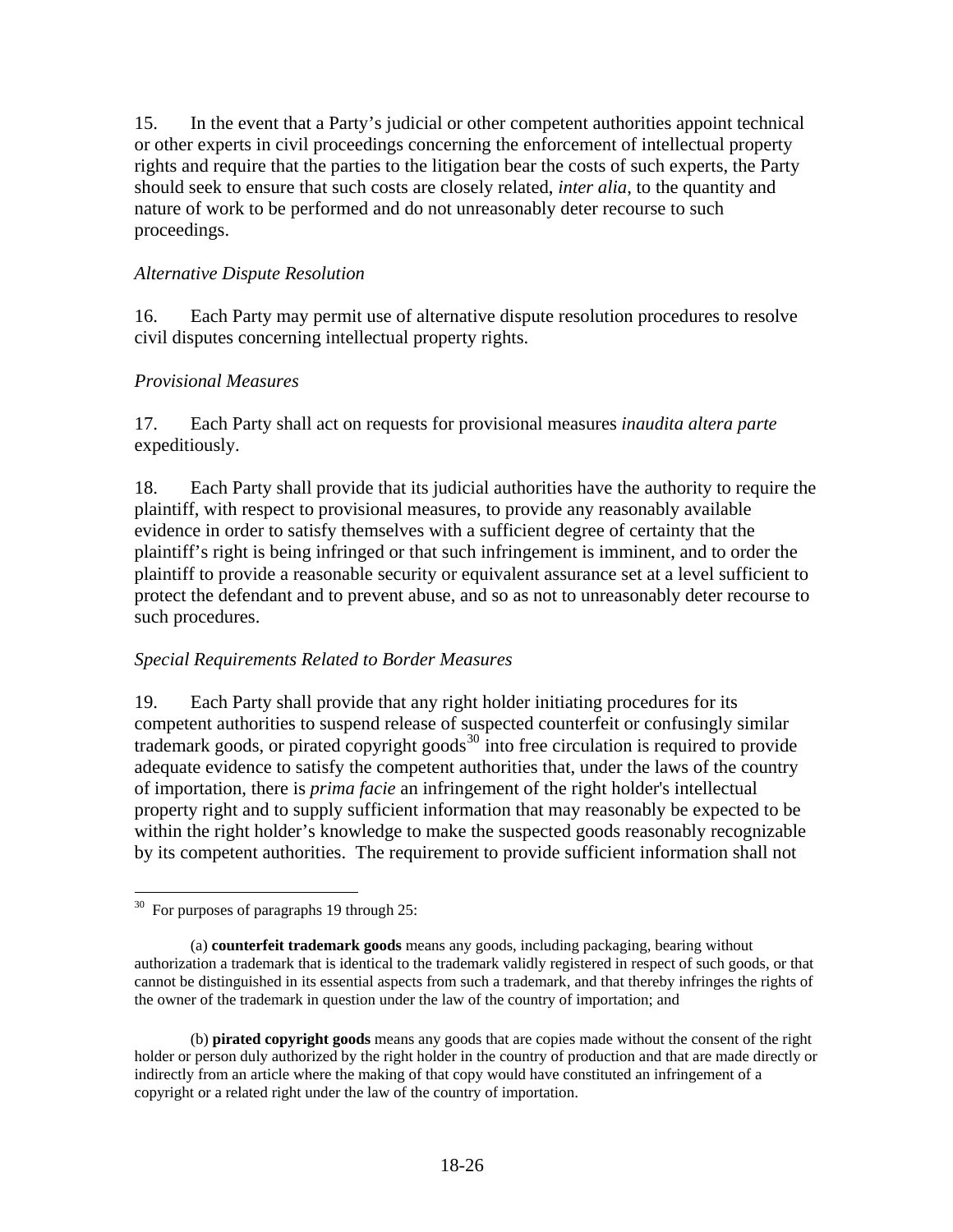unreasonably deter recourse to these procedures. Each Party shall provide that the application to suspend the release of goods shall apply to all points of entry to its territory and remain applicable for a period of not less than one year from the date of application, or the period that the good is protected by copyright or that the relevant trademark registration is valid, whichever is shorter.

20. Each Party shall provide that its competent authorities shall have the authority to require a right holder initiating procedures to suspend the release of suspected counterfeit or confusingly similar trademark goods, or pirated copyright goods, to provide a reasonable security or equivalent assurance sufficient to protect the defendant and the competent authorities and to prevent abuse. Each Party shall provide that the security or equivalent assurance shall not unreasonably deter recourse to these procedures. Each Party may provide that the security may be in the form of a bond conditioned to hold the importer or owner of the imported merchandise harmless from any loss or damage resulting from any suspension of the release of goods in the event the competent authorities determine that the article is not an infringing good. In no case shall an importer be permitted to post a bond or other security to obtain possession of suspected counterfeit or confusingly similar trademark goods, or of pirated copyright goods.

21. Where its competent authorities have seized goods that are counterfeit or pirated, a Party shall inform the right holder within 30 days of the seizure of the names and addresses of the consignor, importer, exporter, or consignee, and provide to the right holder a description of the merchandise, the quantity of the merchandise, and, if known, the country of origin of the merchandise.

22. Each Party shall provide that its competent authorities may initiate border measures *ex officio*<sup>[31](#page-26-0)</sup> with respect to imported, exported, or in-transit merchandise,<sup>[32](#page-26-1)</sup> or merchandise in free trade zones, that is suspected of being counterfeit or confusingly similar trademark goods, or pirated copyright goods.

23. Each Party shall provide that goods that have been suspended from release by its customs authorities, and that have been forfeited as pirated or counterfeit, shall be destroyed, except in exceptional circumstances. In regard to counterfeit trademark goods, the simple removal of the trademark unlawfully affixed shall not be sufficient to permit the release of the goods into the channels of commerce. In no event shall the competent authorities be authorized, except in exceptional circumstances, to permit the exportation of counterfeit or pirated goods or to permit such goods to be subject to other customs procedures.

<span id="page-26-0"></span><sup>&</sup>lt;sup>31</sup> For greater certainty, the Parties understand that *ex officio* action does not require a formal complaint from a private party or right holder.

<span id="page-26-1"></span><sup>32</sup> For purposes of paragraph 22, **in-transit merchandise** means goods under "Customs transit" and goods "transshipped," as defined in the *International Convention on the Simplification and Harmonization of Customs Procedures* (Kyoto Convention).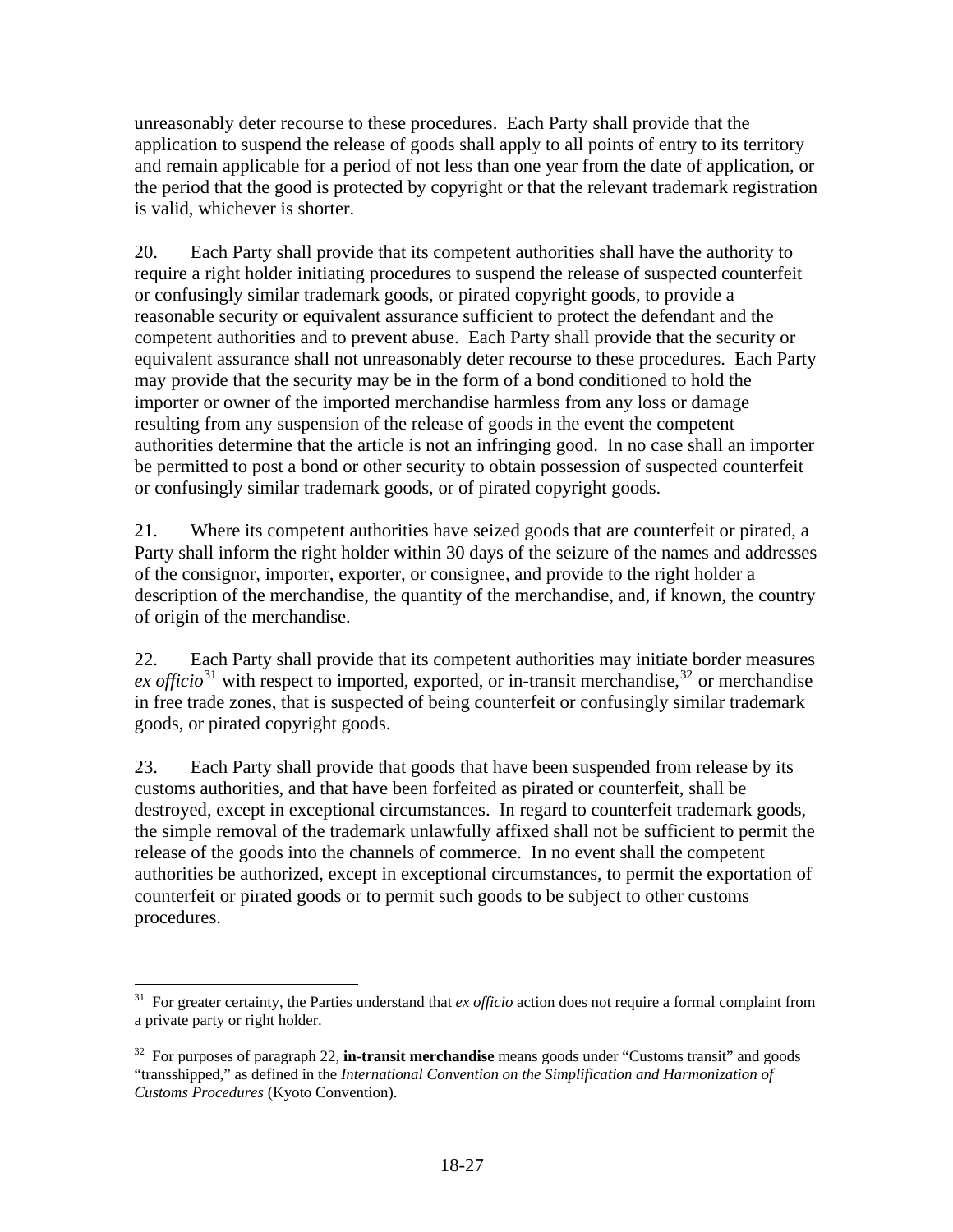24. Where an application fee or merchandise storage fee is assessed in connection with border measures to enforce an intellectual property right, each Party shall provide that the fee shall not be set at an amount that unreasonably deters recourse to these measures.

25. Each Party shall provide the other Party, on mutually agreed terms, with technical advice on the enforcement of border measures concerning intellectual property rights, and the Parties shall promote bilateral and regional cooperation on these matters.

# *Criminal Procedures and Remedies*

 $\overline{a}$ 

26. Each Party shall provide for criminal procedures and penalties to be applied at least in cases of willful trademark counterfeiting or copyright or related rights piracy on a commercial scale. Willful copyright or related rights piracy on a commercial scale includes:

- (a) significant willful copyright or related rights infringements that have no direct or indirect motivation of financial gain; and
- (b) willful infringements for purposes of commercial advantage or private financial gain. $33$

Each Party shall treat willful importation or exportation of counterfeit or pirated goods as unlawful activities subject to criminal penalties. $34$ 

- 27. Further to paragraph 26, each Party shall provide:
	- (a) penalties that include sentences of imprisonment as well as monetary fines sufficient to provide a deterrent to future infringements, consistent with a policy of removing the infringer's monetary incentive. Each Party shall further encourage judicial authorities to impose those penalties at levels sufficient to provide a deterrent to future infringements, including the imposition of actual terms of imprisonment when criminal infringement occurs for purposes of commercial advantage or private financial gain;
	- (b) that its judicial authorities shall have the authority to order the seizure of suspected counterfeit or pirated goods, any related materials and implements used in the commission of the offense, any documentary evidence relevant to the offense, and any assets traceable to the infringing activity. Each Party shall provide that such orders need not individually

<span id="page-27-0"></span><sup>33</sup> For purposes of paragraph 26 and Articles 18.4.7(a), 18.4.8(a), and 18.10.27 and for greater certainty**, "**financial gain" includes the receipt or expectation of anything of value.

<span id="page-27-1"></span> $34$  A Party may comply with the obligation in paragraph 26 in relation to exportation of pirated goods through its measures concerning distribution.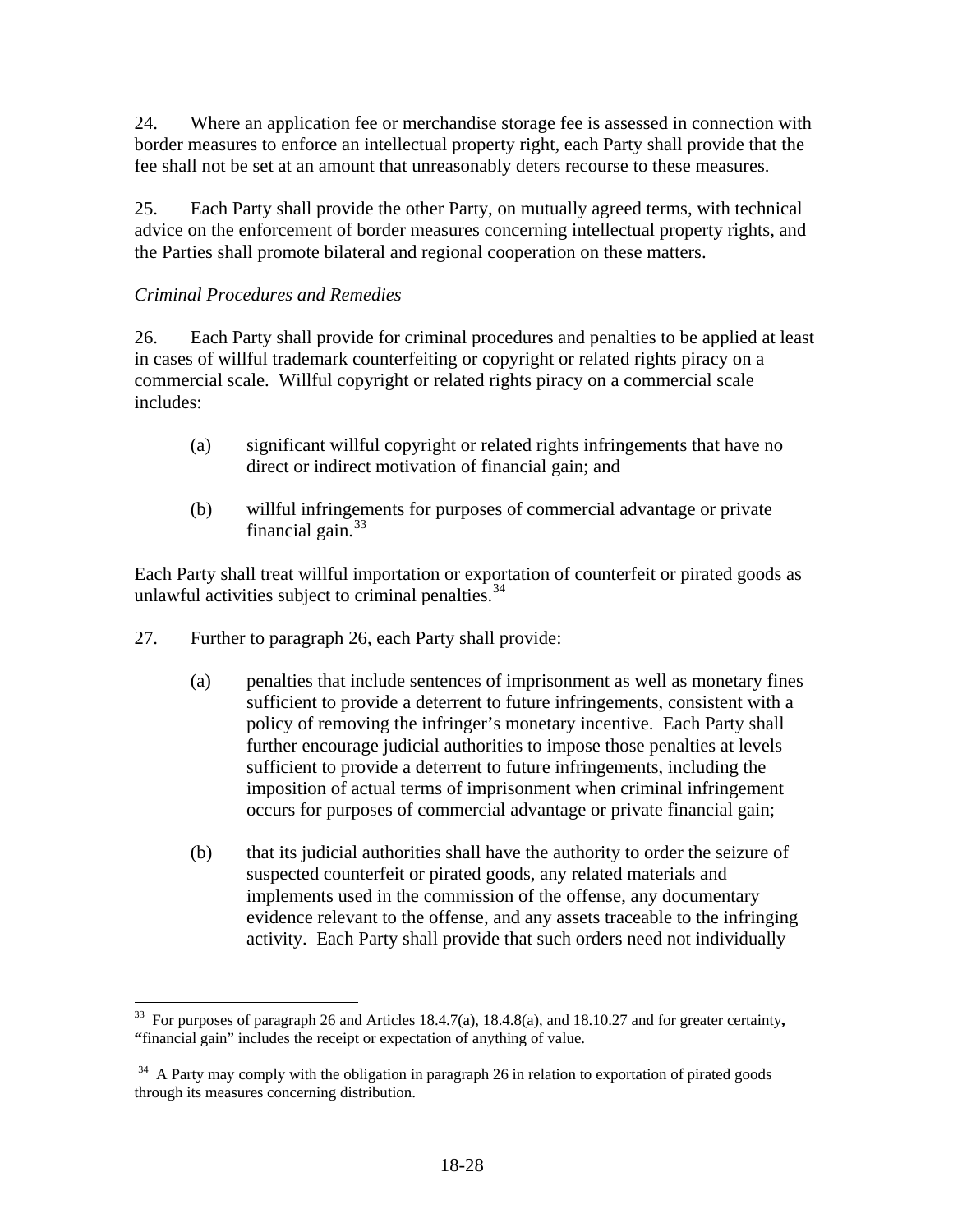identify the items that are subject to seizure, so long as they fall within general categories specified in the order;

- (c) that its judicial authorities shall have the authority to order, among other measures, the forfeiture of any assets traceable to the infringing activity;
- (d) that its judicial authorities shall, except in exceptional cases, order
	- (i) the forfeiture and destruction of all counterfeit or pirated goods, and any articles consisting of a counterfeit mark; and
	- (ii) the forfeiture and/or destruction of materials and implements that have been used in the creation of pirated or counterfeit goods.

Each Party shall further provide that forfeiture and destruction under this subparagraph and subparagraph (c) shall occur without compensation of any kind to the defendant;

- (e) that, in criminal cases, its judicial or other competent authorities shall keep an inventory of goods and other material proposed to be destroyed, and shall have the authority temporarily to exempt these materials from the destruction order to facilitate the preservation of evidence on notice by the right holder that it wishes to bring a civil or administrative case for damages; and
- (f) that its authorities may initiate legal action *ex officio* with respect to the offenses described in this Chapter, without the need for a formal complaint by a private party or right holder.

28. Each Party shall also provide for criminal procedures and penalties to be applied, even absent willful trademark counterfeiting or copyright piracy, at least in cases of knowing trafficking in:

- (a) counterfeit labels or illicit labels affixed to, enclosing, or accompanying, or designed to be affixed to, enclose, or accompany: a phonogram, a copy of a computer program or other literary work, a copy of a motion picture or other audiovisual work, or documentation or packaging for such items; and
- (b) counterfeit documentation or packaging for items of the type described in subparagraph (a).

29. Each Party shall also provide for criminal procedures to be applied against any person who, without authorization of the holder of copyright or related rights in a motion picture or other audiovisual work, knowingly uses or attempts to use an audiovisual recording device to transmit or make a copy of the motion picture or other audiovisual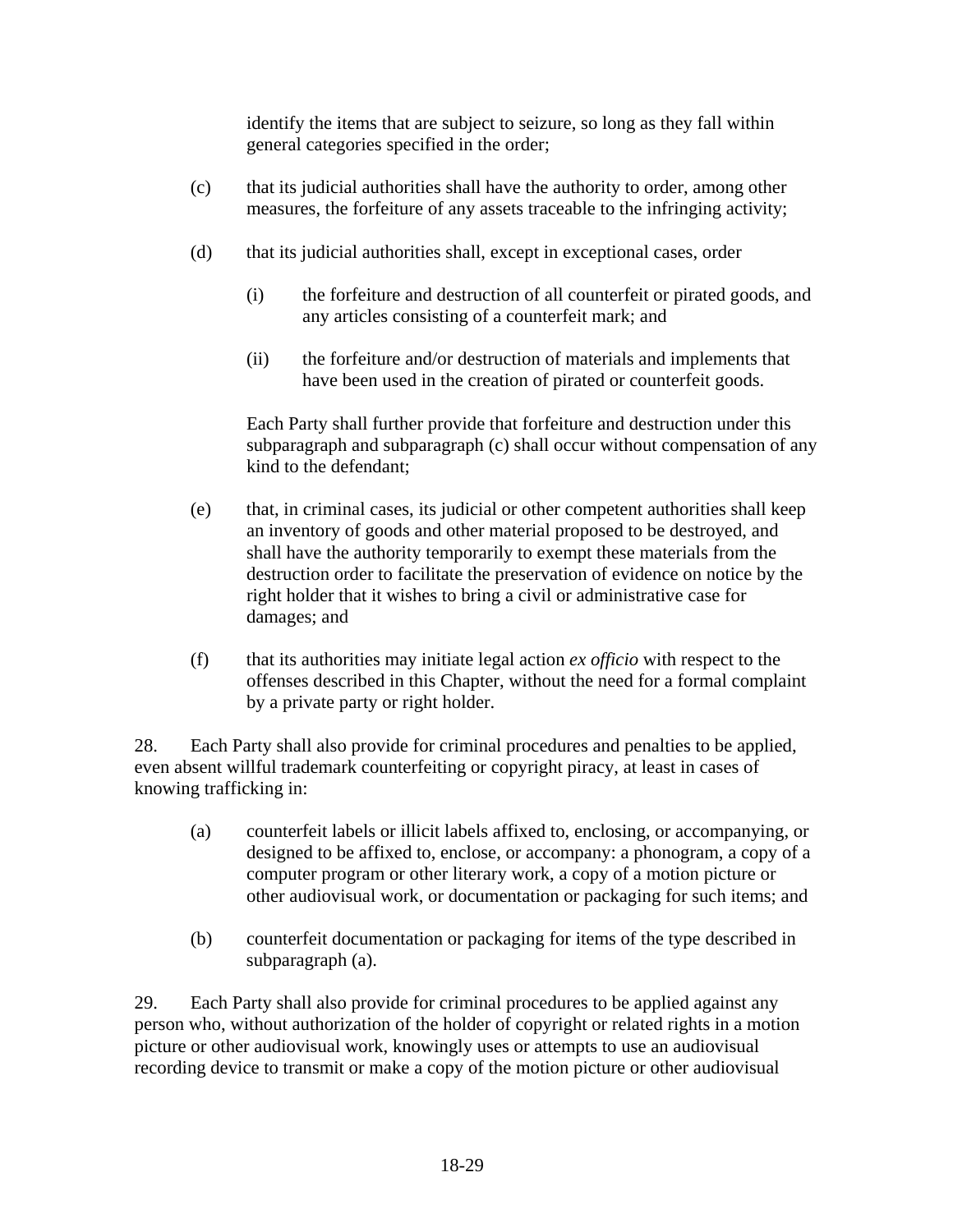work, or any part thereof, from a performance of the motion picture or other audiovisual work in a public motion picture exhibition facility.

### *Liability for Service Providers and Limitations*

30. For the purpose of providing enforcement procedures that permit effective action against any act of copyright infringement covered by this Chapter, including expeditious remedies to prevent infringements and criminal and civil remedies that constitute a deterrent to further infringements, each Party shall provide, consistent with the framework set out in this Article:

- (a) legal incentives for service providers to cooperate with copyright<sup>[35](#page-29-0)</sup> owners in deterring the unauthorized storage and transmission of copyrighted materials; and
- (b) limitations in its law regarding the scope of remedies available against service providers for copyright infringements that they do not control, initiate, or direct, and that take place through systems or networks controlled or operated by them or on their behalf, as set forth in this subparagraph  $(b)$ .  $36$ 
	- (i) These limitations shall preclude monetary relief and provide reasonable restrictions on court-ordered relief to compel or restrain certain actions for the following functions, and shall be confined to those functions:  $37$ 
		- (A) transmitting, routing, or providing connections for material without modification of its content, or the intermediate and transient storage of such material in the course thereof;
		- (B) caching carried out through an automatic process;
		- (C) storage at the direction of a user of material residing on a system or network controlled or operated by or for the service provider; and
		- (D) referring or linking users to an online location by using information location tools, including hyperlinks and directories.

<span id="page-29-0"></span> $35$  For purposes of paragraph 30, "copyright" includes related rights.

<span id="page-29-1"></span><sup>&</sup>lt;sup>36</sup> Subparagraph (b) is without prejudice to the availability of defenses to copyright infringement that are of general applicability.

<span id="page-29-2"></span><sup>&</sup>lt;sup>37</sup> Either Party may request consultations with the other Party to consider how to address under subparagraph (b) functions of a similar nature that a Party identifies after the date this Agreement enters into force.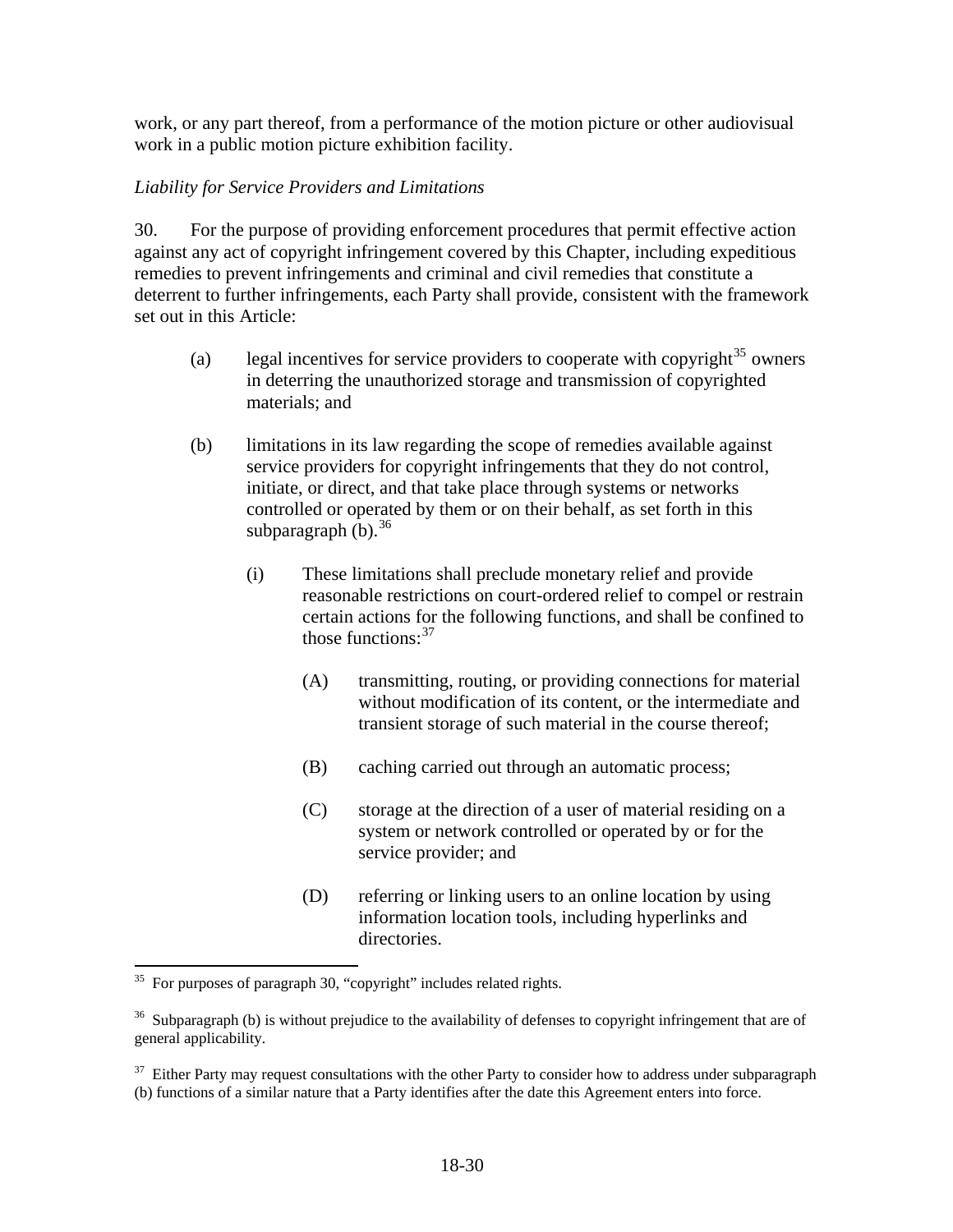- (ii) These limitations shall apply only where the service provider does not initiate the chain of transmission of the material, and does not select the material or its recipients (except to the extent that a function described in clause (i)(D) in itself entails some form of selection).
- (iii) Qualification by a service provider for the limitations as to each function in clauses  $(i)(A)$  through  $(D)$  shall be considered separately from qualification for the limitations as to each other function, in accordance with the conditions for qualification set forth in clauses (iv) through (vii).
- (iv) With respect to functions referred to in clause  $(i)(B)$ , the limitations shall be conditioned on the service provider:
	- (A) permitting access to cached material in significant part only to users of its system or network who have met conditions on user access to that material;
	- (B) complying with rules concerning the refreshing, reloading, or other updating of the cached material when specified by the person making the material available online in accordance with a generally accepted industry standard data communications protocol for the system or network through which that person makes the material available;
	- (C) not interfering with technology consistent with industry standards accepted in the Party's territory used at the originating site to obtain information about the use of the material, and not modifying its content in transmission to subsequent users; and
	- (D) expeditiously removing or disabling access, on receipt of an effective notification of claimed infringement, to cached material that has been removed or access to which has been disabled at the originating site.
- (v) With respect to functions referred to in clauses  $(i)(C)$  and  $(D)$ , the limitations shall be conditioned on the service provider:
	- (A) not receiving a financial benefit directly attributable to the infringing activity, in circumstances where it has the right and ability to control such activity;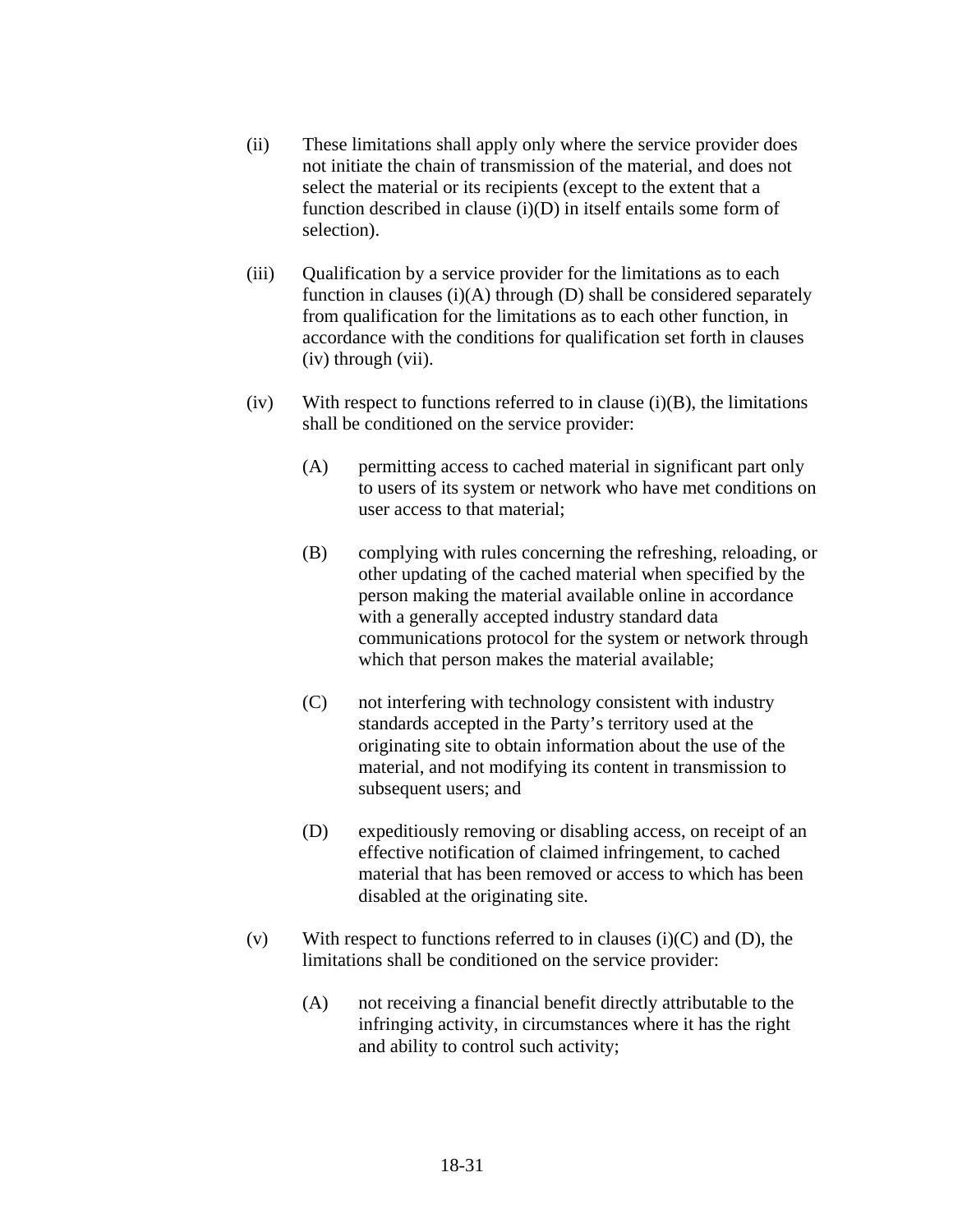- (B) expeditiously removing or disabling access to the material residing on its system or network on obtaining actual knowledge of the infringement or becoming aware of facts or circumstances from which the infringement was apparent, such as through effective notifications of claimed infringement in accordance with clause (ix); and
- (C) publicly designating a representative to receive such notifications.
- (vi) Eligibility for the limitations in this subparagraph shall be conditioned on the service provider:
	- (A) adopting and reasonably implementing a policy that provides for termination in appropriate circumstances of the accounts of repeat infringers; and
	- (B) accommodating and not interfering with standard technical measures accepted in the Party's territory that protect and identify copyrighted material, that are developed through an open, voluntary process by a broad consensus of copyright owners and service providers, that are available on reasonable and nondiscriminatory terms, and that do not impose substantial costs on service providers or substantial burdens on their systems or networks.
- (vii) Eligibility for the limitations in this subparagraph may not be conditioned on the service provider monitoring its service, or affirmatively seeking facts indicating infringing activity, except to the extent consistent with such technical measures.
- (viii) If the service provider qualifies for the limitations with respect to the function referred to in clause (i)(A), court-ordered relief to compel or restrain certain actions shall be limited to terminating specified accounts, or to taking reasonable steps to block access to a specific, non-domestic online location. If the service provider qualifies for the limitations with respect to any other function in clause (i), courtordered relief to compel or restrain certain actions shall be limited to removing or disabling access to the infringing material, terminating specified accounts, and other remedies that a court may find necessary, provided that such other remedies are the least burdensome to the service provider among comparably effective forms of relief. Each Party shall provide that any such relief shall be issued with due regard for the relative burden to the service provider and harm to the copyright owner, the technical feasibility and effectiveness of the remedy and whether less burdensome,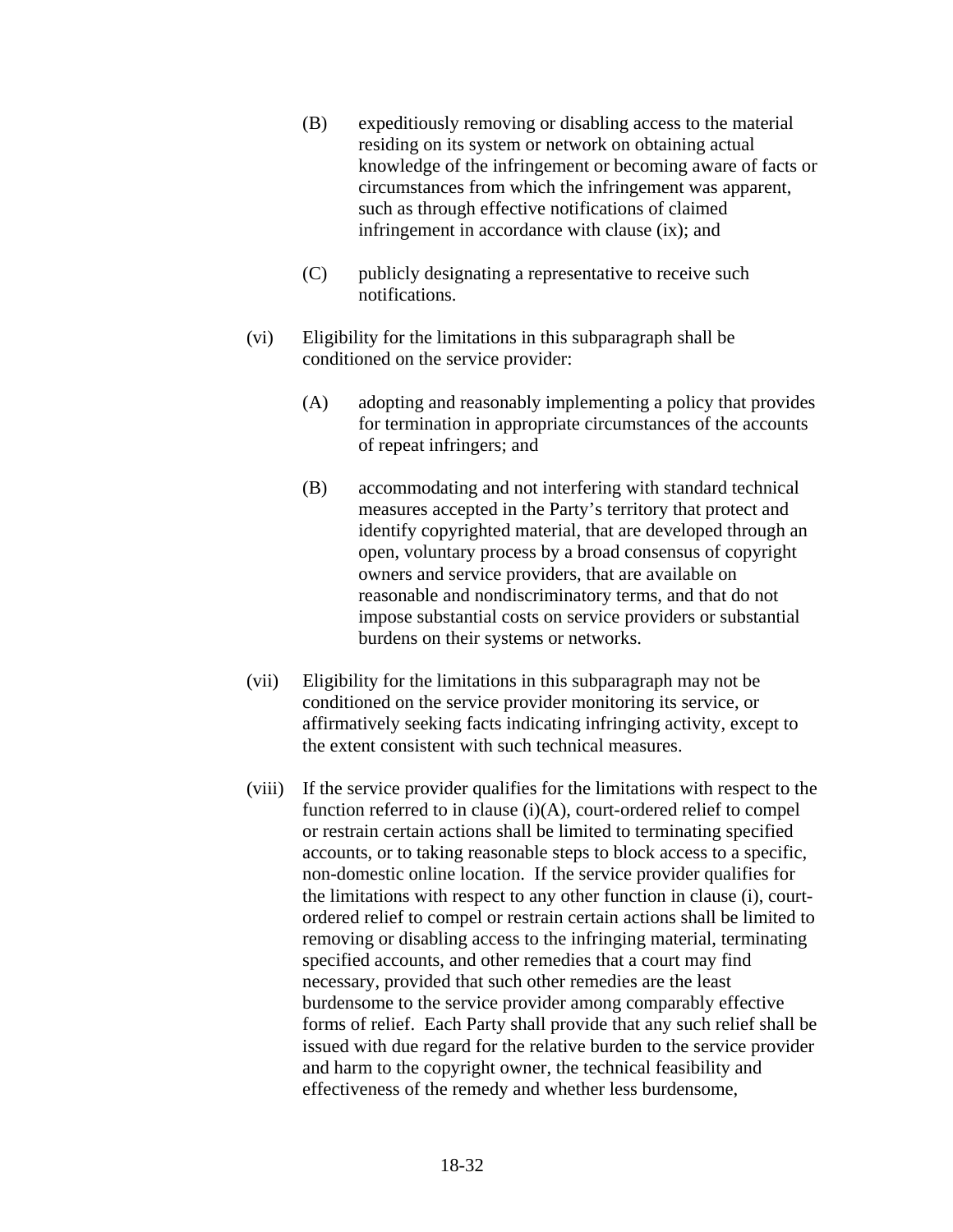comparably effective enforcement methods are available. Except for orders ensuring the preservation of evidence, or other orders having no material adverse effect on the operation of the service provider's communications network, each Party shall provide that such relief shall be available only where the service provider has received notice of the court order proceedings referred to in this subparagraph and an opportunity to appear before the judicial authority.

- (ix) For purposes of the notice and take down process for the functions referred to in clauses  $(i)(C)$  and  $(D)$ , each Party shall establish appropriate procedures in its law or in regulations for effective notifications of claimed infringement, and effective counternotifications by those whose material is removed or disabled through mistake or misidentification. Each Party shall also provide for monetary remedies against any person who makes a knowing material misrepresentation in a notification or counter-notification that causes injury to any interested party as a result of a service provider relying on the misrepresentation.
- (x) If the service provider removes or disables access to material in good faith based on claimed or apparent infringement, each Party shall provide that the service provider shall be exempted from liability for any resulting claims, provided that, in the case of material residing on its system or network, it takes reasonable steps promptly to notify the person making the material available on its system or network that it has done so and, if such person makes an effective counter-notification and is subject to jurisdiction in an infringement suit, to restore the material online unless the person giving the original effective notification seeks judicial relief within a reasonable time.
- (xi) Each Party shall establish an administrative or judicial procedure enabling copyright owners who have given effective notification of claimed infringement to obtain expeditiously from a service provider information in its possession identifying the alleged infringer.
- (xii) For purposes of the function referred to in clause (i)(A), **service provider** means a provider of transmission, routing, or connections for digital online communications without modification of their content between or among points specified by the user of material of the user's choosing, and for purposes of the functions referred to in clauses (i)(B) through (D) **service provider** means a provider or operator of facilities for online services or network access.